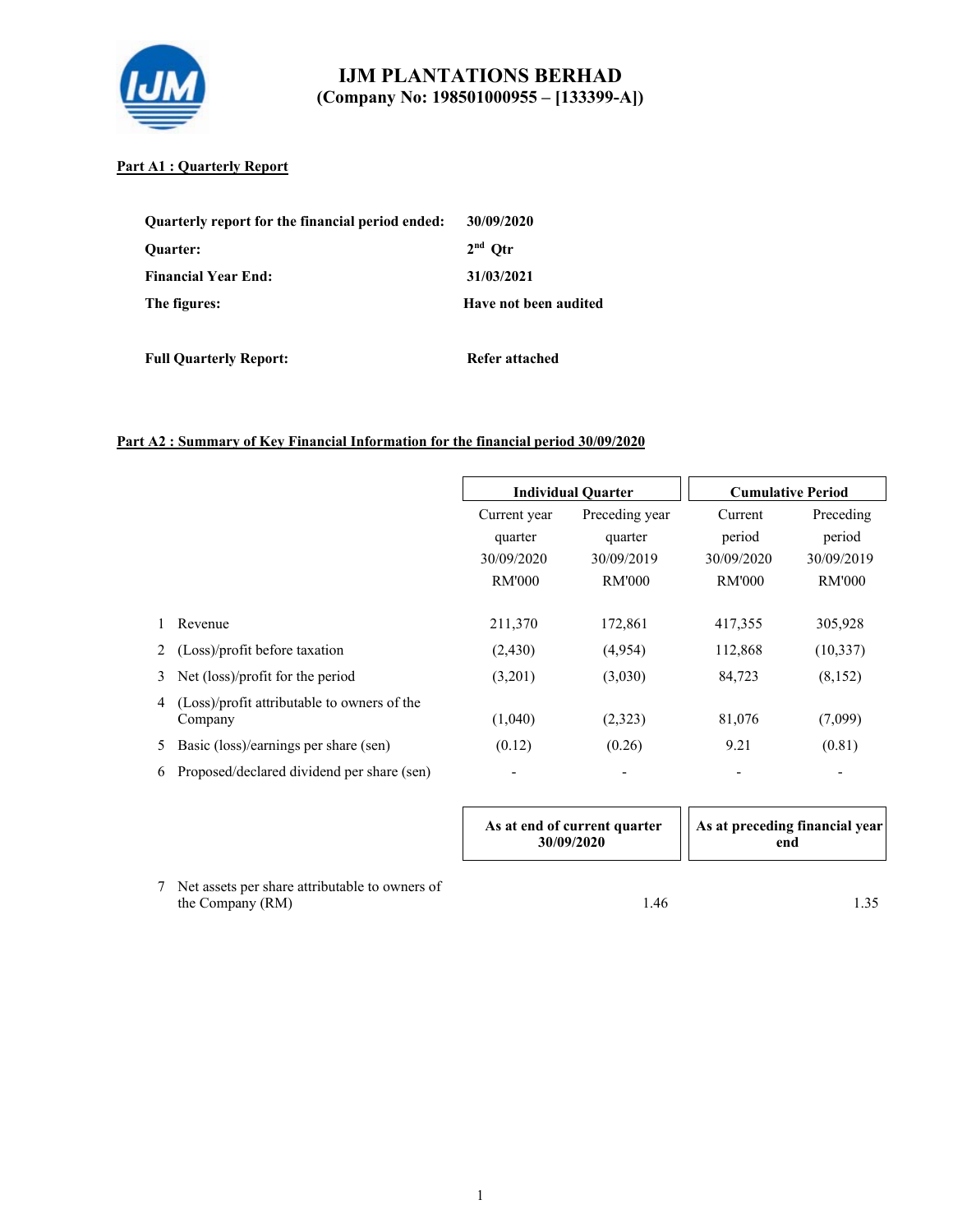# **CONDENSED STATEMENT OF COMPREHENSIVE INCOME**

|                                                                                                                           | <b>INDIVIDUAL</b><br><b>QUARTER</b><br><b>3 MONTHS ENDED</b><br><b>30 SEPTEMBER</b> |                       |                         |                       |                       | <b>CUMULATIVE</b><br><b>6 MONTHS ENDED</b><br><b>30 SEPTEMBER</b> |  |  |
|---------------------------------------------------------------------------------------------------------------------------|-------------------------------------------------------------------------------------|-----------------------|-------------------------|-----------------------|-----------------------|-------------------------------------------------------------------|--|--|
|                                                                                                                           | 2020<br><b>RM'000</b>                                                               | 2019<br><b>RM'000</b> | change<br>$\%$<br>$+/-$ | 2020<br><b>RM'000</b> | 2019<br><b>RM'000</b> | change<br>$\%$<br>$+/-$                                           |  |  |
| Revenue                                                                                                                   | 211,370                                                                             | 172,861               | $+22.3$                 | 417,355               | 305,928               | $+36.4$                                                           |  |  |
| Operating expenses                                                                                                        | (162, 438)                                                                          | (171, 179)            | $-5.1$                  | (344, 152)            | (309, 394)            | $+11.2$                                                           |  |  |
| Net other (losses)/gains:                                                                                                 |                                                                                     |                       |                         |                       |                       |                                                                   |  |  |
| - Net other (losses)/gains                                                                                                | (11, 647)                                                                           | (255)                 | $+4467.5$               | (7,290)               | 5,855                 | $-224.5$                                                          |  |  |
| - Net foreign exchange (losses)/gains                                                                                     | (34,967)                                                                            | 2,724                 | $-1383.7$               | 56,776                | 2,892                 | $+1863.2$                                                         |  |  |
| Profit from operations                                                                                                    | 2,318                                                                               | 4,151                 | $-44.2$                 | 122,689               | 5,281                 | $+2223.2$                                                         |  |  |
| Finance costs:                                                                                                            |                                                                                     |                       |                         |                       |                       |                                                                   |  |  |
| - Interest and lease expenses                                                                                             | (4, 847)                                                                            | (6, 567)              | $-26.2$                 | (10,064)              | (13,261)              | $-24.1$                                                           |  |  |
| - Net foreign exchange losses                                                                                             |                                                                                     |                       |                         |                       |                       |                                                                   |  |  |
| on borrowings                                                                                                             |                                                                                     | (2,709)               |                         |                       | (2,709)               |                                                                   |  |  |
| Share of profits of an associate                                                                                          | 99                                                                                  | 171                   | $-42.1$                 | 243                   | 352                   | $-31.0$                                                           |  |  |
| (Loss)/profit before taxation                                                                                             | (2, 430)                                                                            | (4,954)               | $-50.9$                 | 112,868               | (10, 337)             | $+1191.9$                                                         |  |  |
| Income tax                                                                                                                | (771)                                                                               | 1,924                 | $-140.1$                | (28, 145)             | 2,185                 | $-1388.1$                                                         |  |  |
| Net (loss)/profit for the financial<br>period                                                                             | (3,201)                                                                             | (3,030)               | $+5.6$                  | 84,723                | (8, 152)              | $+1139.3$                                                         |  |  |
| Other comprehensive (loss)/income<br>Items that may be reclassified<br>subsequently to profit or loss:                    |                                                                                     |                       |                         |                       |                       |                                                                   |  |  |
| - Currency translation difference                                                                                         | (61, 712)                                                                           | 8,660                 | $-812.6$                | 36,346                | 28,515                | $+27.5$                                                           |  |  |
| <b>Total comprehensive (loss)/income</b><br>for the financial period                                                      | (64, 913)                                                                           | 5,630                 | $-1253.0$               | 121,069               | 20,363                | $+494.6$                                                          |  |  |
| Net (loss)/profit attributable to:                                                                                        |                                                                                     |                       |                         |                       |                       |                                                                   |  |  |
| - Owners of the Company                                                                                                   | (1,040)                                                                             | (2,323)               | $-55.2$                 | 81,076                | (7,099)               | $+1242.1$                                                         |  |  |
| - Non-controlling interests                                                                                               | (2,161)                                                                             | (707)                 | $+205.7$                | 3,647                 | (1,053)               | $+446.3$                                                          |  |  |
|                                                                                                                           | (3,201)                                                                             | (3,030)               | $+5.6$                  | 84,723                | (8, 152)              | $+1139.3$                                                         |  |  |
| <b>Total comprehensive (loss)/income</b><br>attributable to:                                                              |                                                                                     |                       |                         |                       |                       |                                                                   |  |  |
| - Owners of the Company                                                                                                   | (63, 352)                                                                           | 6,362                 | $-1095.8$               | 118,095               | 21,485                | $+449.66$                                                         |  |  |
| - Non-controlling interests                                                                                               | (1, 561)                                                                            | (732)                 | $+113.3$                | 2,974                 | (1, 122)              | $-365.1$                                                          |  |  |
|                                                                                                                           | (64, 913)                                                                           | 5,630                 | $-1253.0$               | 121,069               | 20,363                | $+494.6$                                                          |  |  |
| (Loss)/earnings per share attributable<br>to owners of the Company:<br>Basic (loss)/earnings per share:<br>$-$ [Note B10] | $(0.12)$ sen                                                                        | $(0.26)$ sen          |                         | 9.21 sen              | $(0.81)$ sen          |                                                                   |  |  |
|                                                                                                                           |                                                                                     |                       |                         |                       |                       |                                                                   |  |  |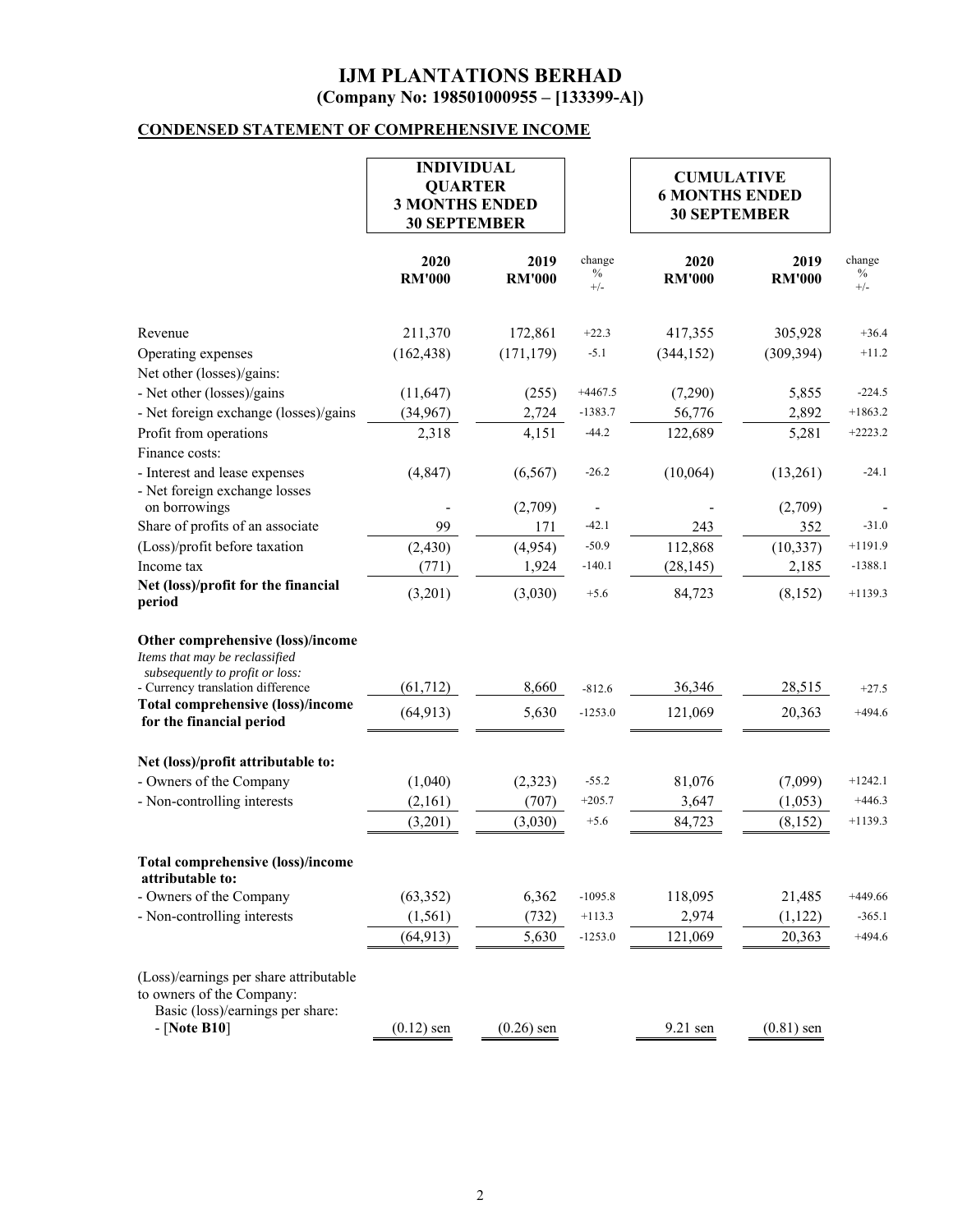# **CONDENSED CONSOLIDATED STATEMENTS OF FINANCIAL POSITION**

|                                                                 | As at<br>30 September 2020<br><b>RM'000</b> | As at<br>31 March 2020<br><b>RM'000</b> |
|-----------------------------------------------------------------|---------------------------------------------|-----------------------------------------|
| <b>ASSETS</b>                                                   |                                             |                                         |
| <b>Non-Current Assets:</b>                                      |                                             |                                         |
| Property, plant and equipment                                   | 1,565,445                                   | 1,526,477                               |
| Right-of-use assets                                             | 227,224                                     | 226,495                                 |
| Associate                                                       | 12,947                                      | 12,712                                  |
| Inventory - oil palm nurseries                                  | 6,471                                       | 6,886                                   |
| Other receivables                                               | 137,524                                     | 128,256                                 |
| Deferred tax assets                                             | 4,003                                       | 8,987                                   |
|                                                                 | 1,953,614                                   | 1,909,813                               |
| <b>Current Assets:</b>                                          |                                             |                                         |
| Inventories                                                     |                                             |                                         |
| Trade and other receivables                                     | 81,106<br>72,364                            | 73,104<br>58,362                        |
| Derivative financial instruments                                |                                             | 329                                     |
| Produce growing on bearer plants                                | 15,971                                      | 11,892                                  |
| Tax recoverable                                                 | 17                                          | 137                                     |
| Deposits, cash and bank balances                                | 268,433                                     | 241,253                                 |
|                                                                 |                                             | 385,077                                 |
|                                                                 | 437,891                                     |                                         |
| <b>TOTAL ASSETS</b>                                             | 2,391,505                                   | 2,294,890                               |
| <b>EQUITY AND LIABILITIES</b>                                   |                                             |                                         |
|                                                                 |                                             |                                         |
| Capital and reserves attributable to owners of the Company      |                                             |                                         |
| Share capital                                                   | 922,530                                     | 922,530                                 |
| Equity contribution reserve<br>Other reserves                   | 7,498                                       | 8,234                                   |
|                                                                 | (122, 673)                                  | (159,692)                               |
| Retained profits                                                | 481,128                                     | 417,664                                 |
|                                                                 | 1,288,483                                   | 1,188,736                               |
| Non-controlling interests                                       | (2,842)                                     | (5,816)                                 |
| <b>Total Equity</b>                                             | 1,285,641                                   | 1,182,920                               |
| <b>Non-Current Liabilities:</b>                                 |                                             |                                         |
| Retirement benefits                                             | 22,043                                      | 20,084                                  |
| Lease liabilities                                               | 20,502                                      | 21,096                                  |
| Derivative financial instruments                                |                                             | 872                                     |
| Borrowings                                                      | 634,297                                     | 758,335                                 |
| Deferred tax liabilities                                        | 83,467                                      | 76,435                                  |
|                                                                 | 760,309                                     | 876,822                                 |
| <b>Current Liabilities:</b>                                     |                                             |                                         |
| Trade and other payables                                        | 83,445                                      | 76,255                                  |
| Lease liabilities                                               | 1,208                                       | 1,208                                   |
| Retirement benefits                                             | 2,422                                       | 1,975                                   |
| Derivative financial instruments                                | 5,160                                       | 3,236                                   |
| Current tax liabilities                                         | 12,886                                      | 3,214                                   |
| <b>Borrowings</b>                                               | 240,434                                     | 149,260                                 |
|                                                                 | 345,555                                     | 235,148                                 |
| <b>Total Liabilities</b>                                        | 1,105,864                                   | 1,111,970                               |
| <b>TOTAL EQUITY AND LIABILITIES</b>                             | 2,391,505                                   | 2,294,890                               |
| Net Assets Per Share attributable to owners of the Company (RM) | 1.46                                        | 1.35                                    |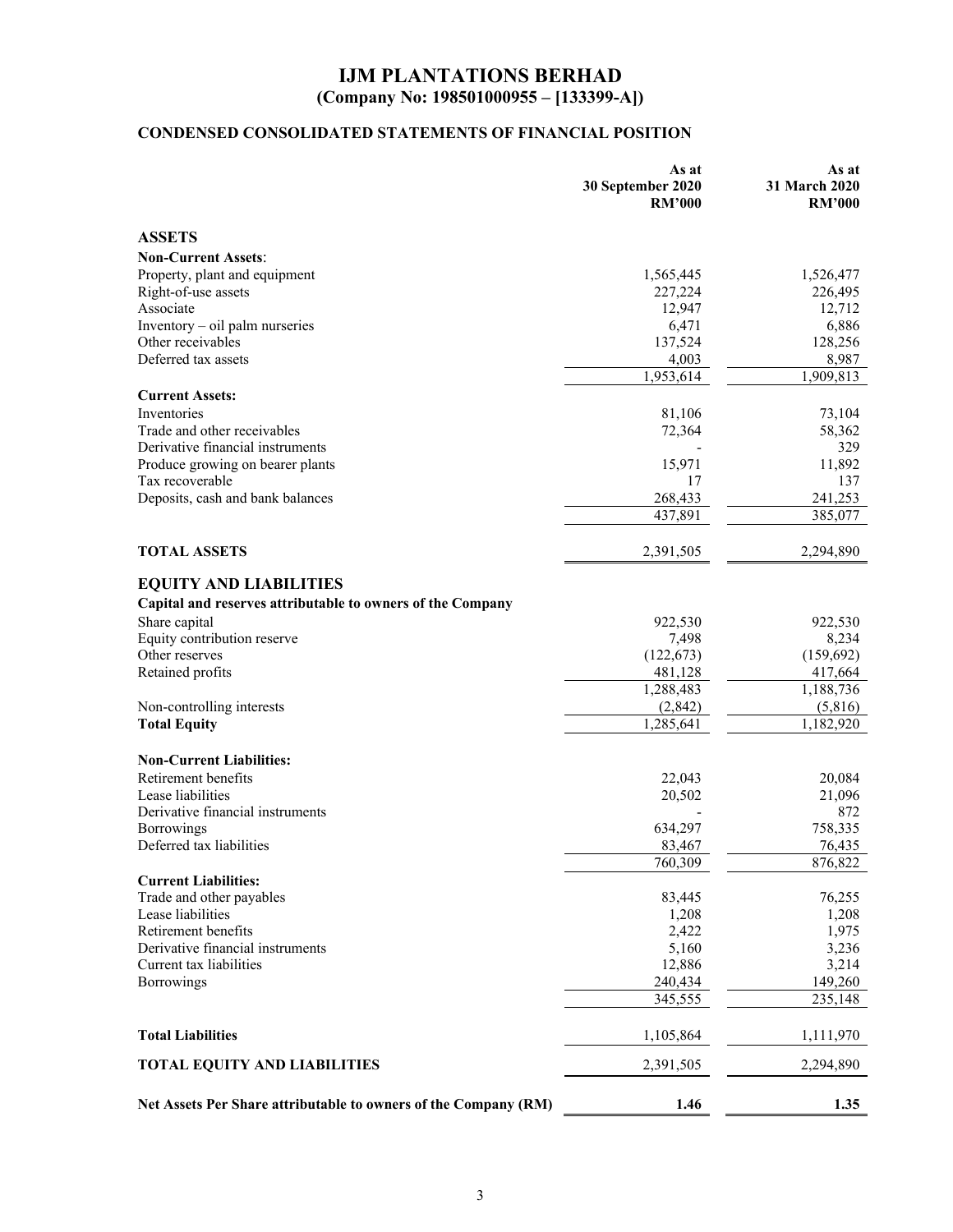#### **CONDENSED CONSOLIDATED STATEMENTS OF CHANGES IN EQUITY FOR THE PERIOD ENDED 30 SEPTEMBER 2020**

|                                                                                                                                                       | <b>Attributable to Equity Holders of the Company</b> |                                                 |                          |                                   | Non-<br>controlling<br>interests | <b>Total</b><br><b>Equity</b> |               |
|-------------------------------------------------------------------------------------------------------------------------------------------------------|------------------------------------------------------|-------------------------------------------------|--------------------------|-----------------------------------|----------------------------------|-------------------------------|---------------|
|                                                                                                                                                       | <b>Share</b><br>Capital                              | <b>Equity</b><br>Contribution<br><b>Reserve</b> | Other<br><b>Reserves</b> | <b>Retained</b><br><b>Profits</b> | <b>Total</b>                     |                               |               |
|                                                                                                                                                       | <b>RM'000</b>                                        | <b>RM'000</b>                                   | <b>RM'000</b>            | <b>RM'000</b>                     | <b>RM'000</b>                    | <b>RM'000</b>                 | <b>RM'000</b> |
| At 1 April 2020                                                                                                                                       | 922,530                                              | 8,234                                           | (159, 692)               | 417,664                           | 1,188,736                        | (5,816)                       | 1,182,920     |
| Comprehensive<br>income:<br>-net income for<br>the period                                                                                             |                                                      |                                                 |                          | 81,076                            | 81,076                           | 3,647                         | 84,723        |
| Other<br>comprehensive<br>income:<br>-Currency<br>translation<br>differences arising<br>from translation of<br>net investments in<br>foreign entities |                                                      |                                                 | 37,019                   |                                   | 37,019                           | (673)                         | 36,346        |
| Total<br>comprehensive<br>income                                                                                                                      |                                                      |                                                 | 37,019                   | 81,076                            | 118,095                          | 2,974                         | 121,069       |
| Capital<br>contribution by<br>ultimate holding<br>company, net of<br>ESOS exercised by<br>employees                                                   |                                                      | (736)                                           |                          |                                   | (736)                            |                               | (736)         |
| Dividend -<br>year ended 31<br>March 2020                                                                                                             |                                                      |                                                 |                          | (17, 612)                         | (17,612)                         |                               | (17,612)      |
| At 30 September<br>2020                                                                                                                               | 922,530                                              | 7,498                                           | (122, 673)               | 481,128                           | 1,288,483                        | (2,842)                       | 1,285,641     |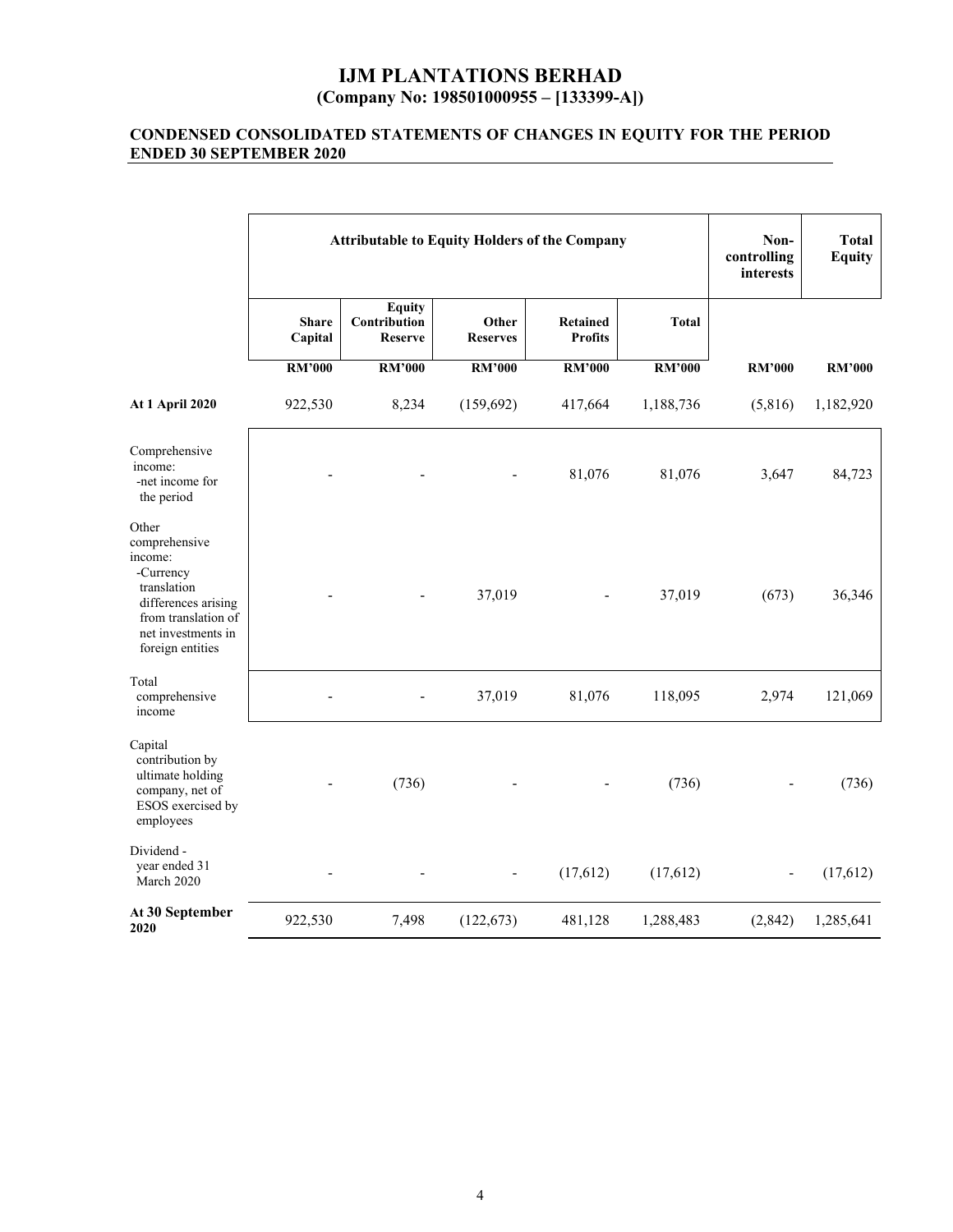#### **CONDENSED CONSOLIDATED STATEMENTS OF CHANGES IN EQUITY FOR THE PERIOD ENDED 30 SEPTEMBER 2019**

|                                                                                                                                                       | <b>Attributable to Equity Holders of the Company</b> |                                                 |                          |                                   |               | Non-<br>controlling<br>interests | <b>Total</b><br><b>Equity</b> |
|-------------------------------------------------------------------------------------------------------------------------------------------------------|------------------------------------------------------|-------------------------------------------------|--------------------------|-----------------------------------|---------------|----------------------------------|-------------------------------|
|                                                                                                                                                       | <b>Share</b><br>Capital                              | <b>Equity</b><br>Contribution<br><b>Reserve</b> | Other<br><b>Reserves</b> | <b>Retained</b><br><b>Profits</b> | <b>Total</b>  |                                  |                               |
|                                                                                                                                                       | <b>RM'000</b>                                        | <b>RM'000</b>                                   | <b>RM'000</b>            | <b>RM'000</b>                     | <b>RM'000</b> | <b>RM'000</b>                    | <b>RM'000</b>                 |
| <b>At 1 April 2019</b>                                                                                                                                | 922,530                                              | 8,155                                           | (101, 141)               | 498,213                           | 1,327,757     | 2,761                            | 1,330,518                     |
| Comprehensive<br>loss:<br>-net loss for<br>the period                                                                                                 |                                                      |                                                 |                          | (7,099)                           | (7,099)       | (1,053)                          | (8,152)                       |
| Other<br>comprehensive<br>income:<br>-Currency<br>translation<br>differences arising<br>from translation of<br>net investments in<br>foreign entities |                                                      |                                                 | 28,584                   |                                   | 28,584        | (69)                             | 28,515                        |
| Total<br>comprehensive<br>income/(loss)                                                                                                               |                                                      |                                                 | 28,584                   | (7,099)                           | 21,485        | (1,122)                          | 20,363                        |
| Capital<br>contribution by<br>ultimate holding<br>company, net of<br>ESOS exercised by<br>employees                                                   |                                                      | (533)                                           |                          |                                   | (533)         |                                  | (533)                         |
| Dividend -<br>year ended 31<br>March 2019                                                                                                             |                                                      |                                                 |                          | (17, 612)                         | (17,612)      | $\overline{\phantom{a}}$         | (17,612)                      |
| At 30 September<br>2019                                                                                                                               | 922,530                                              | 7,622                                           | (72, 557)                | 473,502                           | 1,331,097     | 1,639                            | 1,332,736                     |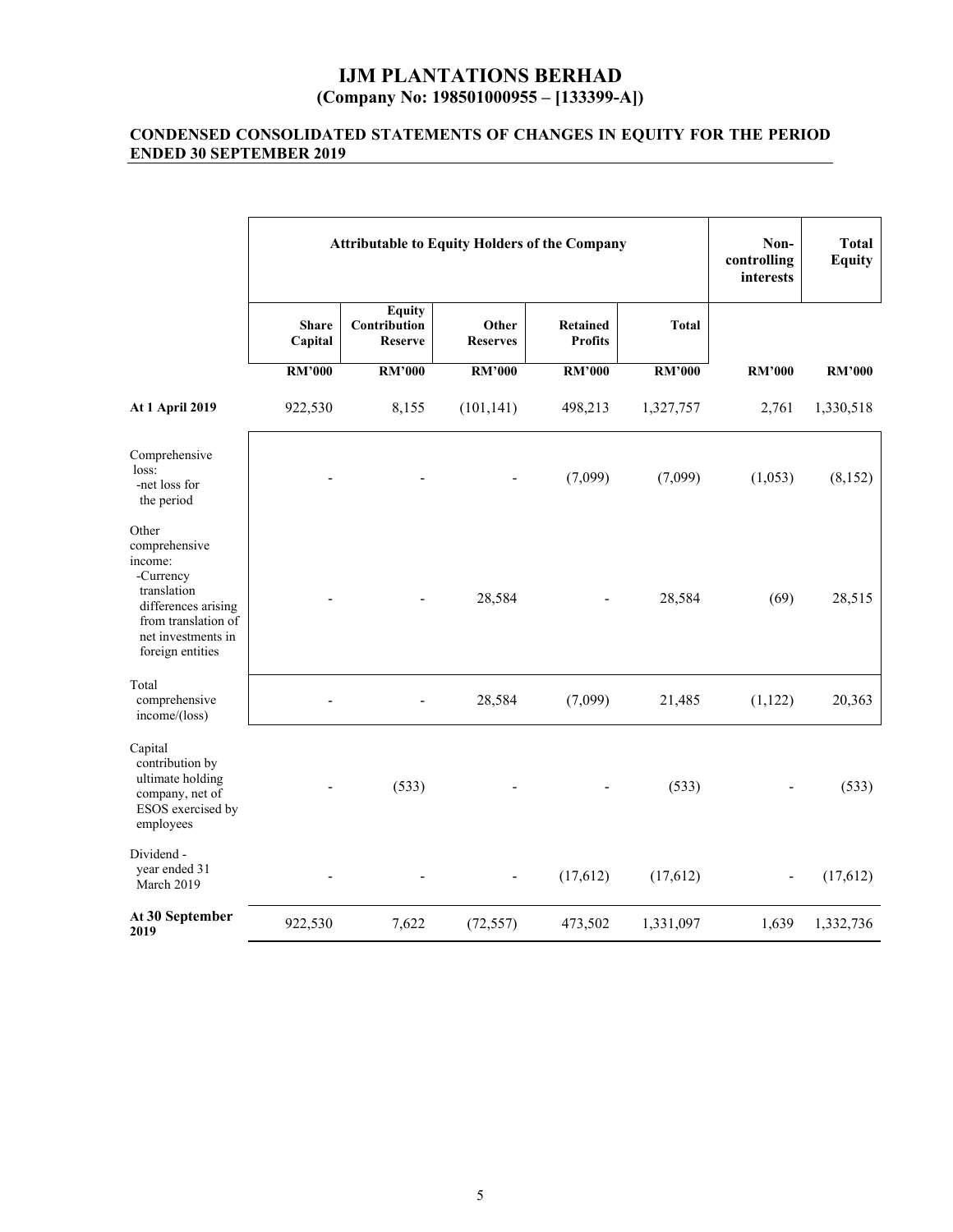# **CONDENSED CONSOLIDATED STATEMENT OF CASH FLOWS**

|                                                          | <b>6 MONTHS</b><br><b>ENDED 30</b><br><b>SEPTEMBER</b><br>2020<br><b>RM'000</b> | <b>6 MONTHS</b><br><b>ENDED 30</b><br><b>SEPTEMBER</b><br>2019<br><b>RM'000</b> |
|----------------------------------------------------------|---------------------------------------------------------------------------------|---------------------------------------------------------------------------------|
|                                                          |                                                                                 |                                                                                 |
| <b>OPERATING ACTIVITIES</b>                              |                                                                                 |                                                                                 |
| Receipts from customers                                  | 409,906                                                                         | 298,054                                                                         |
| Payments to contractors, suppliers and employees         | (319, 236)                                                                      | (246,399)                                                                       |
| Interest paid                                            | (10,609)                                                                        | (13, 418)                                                                       |
| Income tax paid                                          | (5,887)                                                                         | (1,065)                                                                         |
| Net cash flows generated from operating activities       | 74,174                                                                          | 37,172                                                                          |
| <b>INVESTING ACTIVITIES</b>                              |                                                                                 |                                                                                 |
| Additions to property, plant and equipment, land         |                                                                                 |                                                                                 |
| use rights, and right-of-use assets                      | (31,211)                                                                        | (40, 547)                                                                       |
| Placement of restricted deposits                         |                                                                                 | (5,898)                                                                         |
| Interest received                                        | 1,784                                                                           | 2,415                                                                           |
|                                                          |                                                                                 |                                                                                 |
| Net cash flows used in investing activities              | (29, 427)                                                                       | (44, 030)                                                                       |
| <b>FINANCING ACTIVITIES</b>                              |                                                                                 |                                                                                 |
| Repayment of borrowings                                  | (8,000)                                                                         | (111,741)                                                                       |
| Drawdown of borrowings                                   |                                                                                 | 171,540                                                                         |
| Placement of restricted deposits                         | (42)                                                                            |                                                                                 |
| Repayment of lease liabilities                           | (655)                                                                           | (566)                                                                           |
| Dividends paid                                           | (17,612)                                                                        | (17,612)                                                                        |
|                                                          |                                                                                 |                                                                                 |
| Net cash flows (used in)/from financing activities       | (26,309)                                                                        | 41,621                                                                          |
|                                                          |                                                                                 |                                                                                 |
| <b>Net Change in Cash and Cash Equivalents</b>           | 18,438                                                                          | 34,763                                                                          |
| <b>Foreign Exchange differences</b>                      | 9,055                                                                           | 2,244                                                                           |
| Cash & Cash Equivalents at beginning of financial period | 229,322                                                                         | 127,821                                                                         |
| Cash & Cash Equivalents at end of financial period       | 256,815                                                                         | 164,828                                                                         |
| Notes:                                                   | AS AT 30<br><b>SEPTEMBER</b>                                                    | AS AT 30<br><b>SEPTEMBER</b>                                                    |
|                                                          | 2020                                                                            | 2019                                                                            |
| Cash and cash equivalents represent the following:       | <b>RM'000</b>                                                                   | <b>RM'000</b>                                                                   |
| Cash and bank balances                                   | 107,478                                                                         | 89,752                                                                          |
| Deposits with licensed banks                             | 160,955                                                                         | 92,862                                                                          |
|                                                          | 268,433                                                                         | 182,614                                                                         |
| Less: Restricted deposits with licensed banks            | (11,618)                                                                        | (17,786)                                                                        |
|                                                          | 256,815                                                                         | 164,828                                                                         |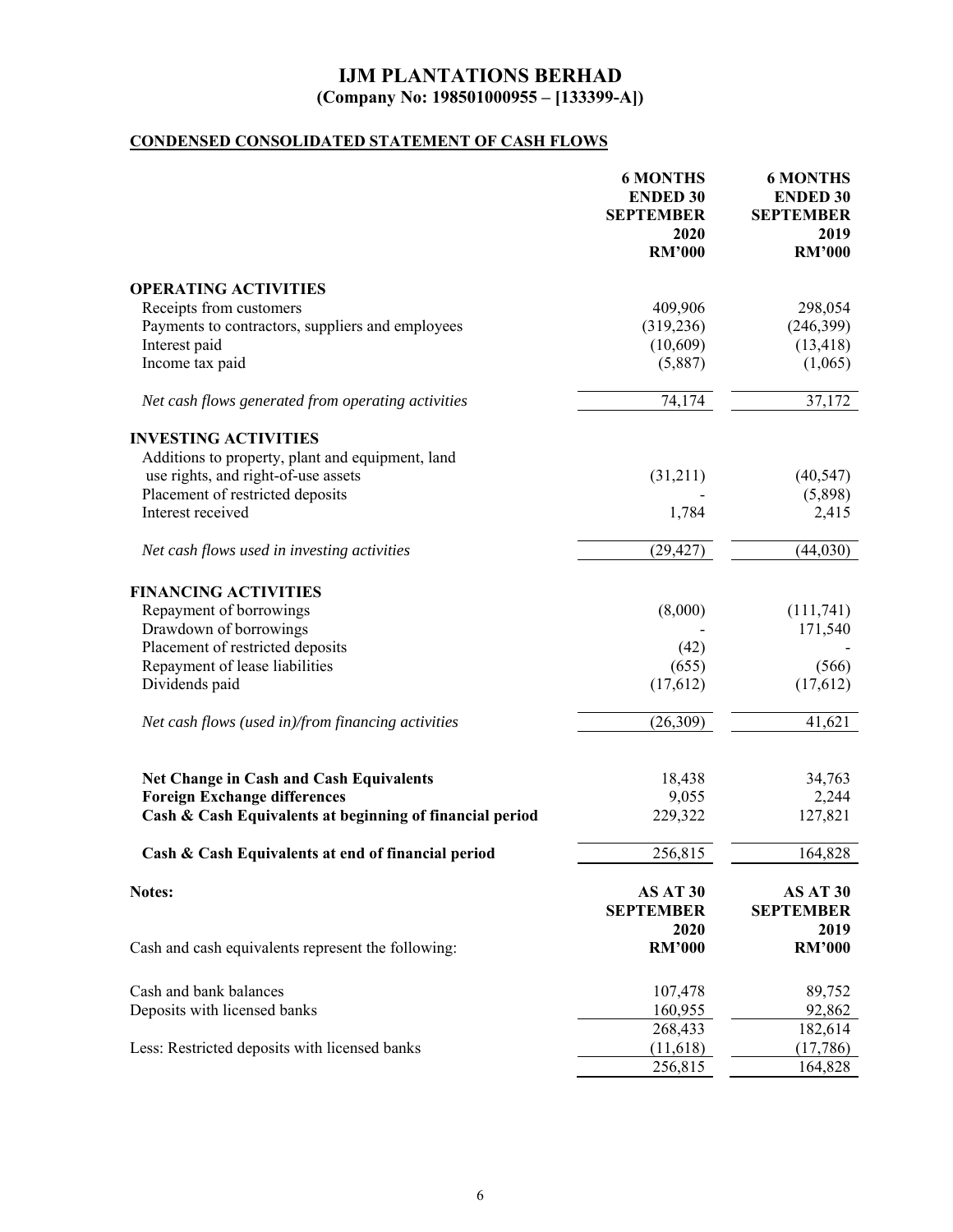### **A NOTES TO THE QUARTERLY RESULTS**

#### **A1. Basis of Preparation**

The interim financial report has been prepared in accordance with *MFRS 134: Interim Financial Reporting and Paragraph 9.22 of the Main Market Listing Requirements of Bursa Malaysia Securities Berhad ("Bursa Securities")*.

The interim financial report should be read in conjunction with the audited financial statements for the year ended 31 March 2020 which are available at http://www.ijmplantations.com. The explanatory notes attached to the interim financial report provide an explanation of events and transactions that are significant for an understanding of the changes in the financial position and performance of the Group since the financial year ended 31 March 2020.

The financial statements of the Group, which comprise the statement of financial position of the Group as at 30 September 2020, the statement of comprehensive income, statement of changes in equity and the statement of cash flows for the financial period ended 30 September 2020 have not been audited.

#### **A2. Significant Accounting Policies**

The significant accounting policies applied are consistent with those adopted for the audited financial statements for the year ended 31 March 2020 except for the adoption of the following amendments to published standards:

- (a) Amendments to published standards that are effective for the Group's financial year beginning on or after 1 April 2020 and applicable to the Group are as follows:
	- The Conceptual Framework for Financial Reporting (Revised 2018)
	- Amendments to MFRS 3 "Definition of a Business"
	- Amendments to MFRS 101 and MFRS 108 "Definition of Material"
- (b) Amendments to published standard that is effective for the Group's financial year beginning on or after 1 April 2021 and has early adopted by the Group in FY2021 is as follows:
	- Amendments to MFRS 16 Leases "COVID-19 Related Rent Concessions"

The adoption of the above amendments does not result in any significant change to the accounting policies and does not have a material impact on the interim financial report of the Group.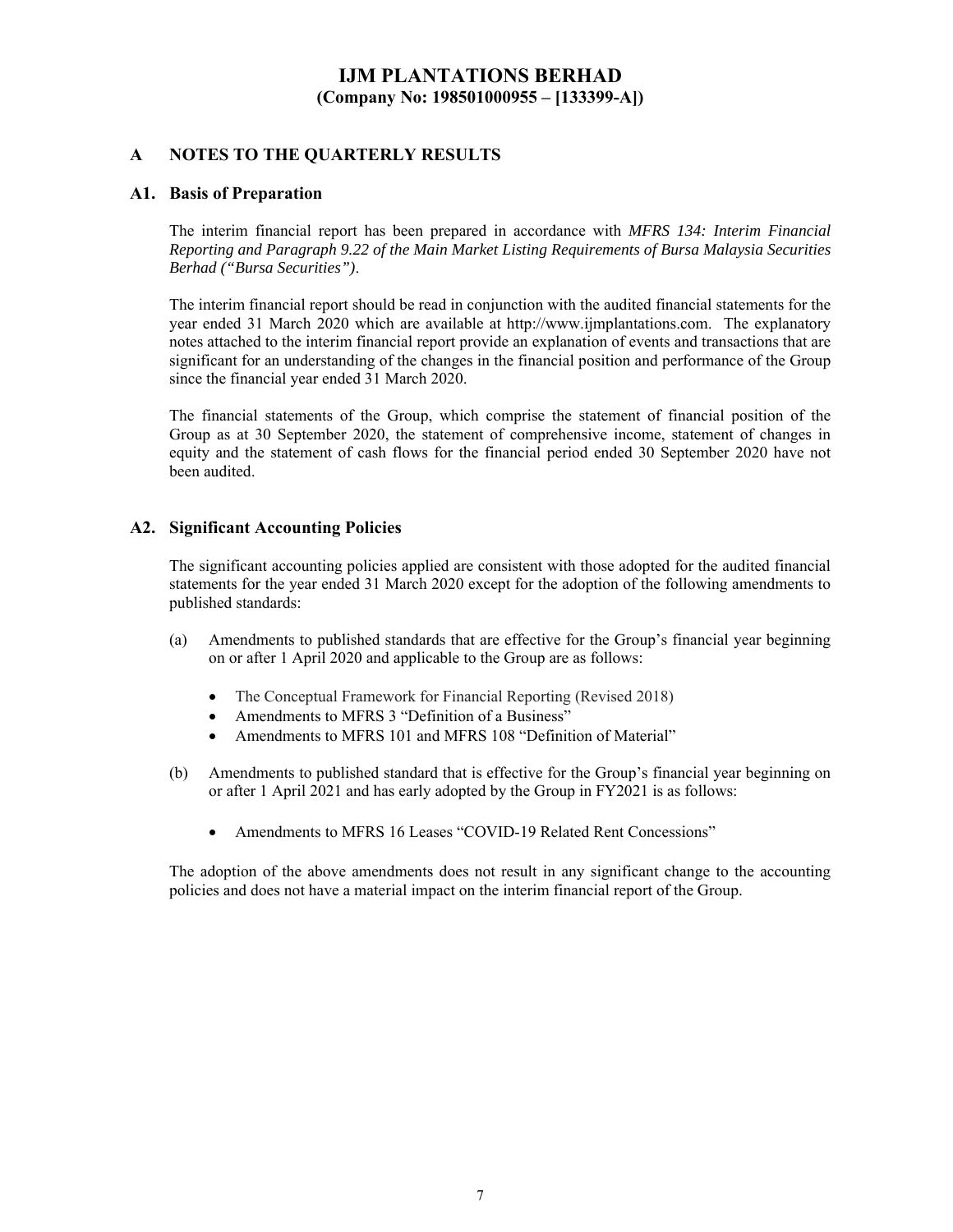### **A3. Audit Report**

The audit report for the financial year ended 31 March 2020 was not subject to any modification or qualification.

#### **A4. Seasonality or Cyclicality of Operations**

The Group's performance is affected by the oil palms cropping pattern that normally starts in a trough in the first half of a calendar year before rising to a peak in the second half.

#### **A5. Unusual Significant Items**

There were no items affecting assets, liabilities, equity, net income, or cash flows that are unusual in nature, size or incidence during the financial period under review.

#### **A6. Material Changes in Estimates**

There were no major changes in estimates that had a material effect on the results for the current quarter and financial period.

#### **A7. Debt and Equity Securities**

There were no cancellations, repurchases, resale and repayments of debt and equity securities for the quarter and financial period.

#### **A8. Dividends Paid**

Dividend paid during the financial period ended 30 September 2020 is as follows:

In respect of the financial year ended 31 March 2020 as reported in the directors' report of that year:  $DMP$ 000

|                                                                          | KN 000 |
|--------------------------------------------------------------------------|--------|
| A single tier interim dividend of 2 sen per share paid on 18 August 2020 | 17.612 |

#### **A9. Segmental Information**

The principal activities of the Group are the cultivation of oil palms and milling of fresh fruit bunches. The operations are geographically located in Malaysia and Indonesia.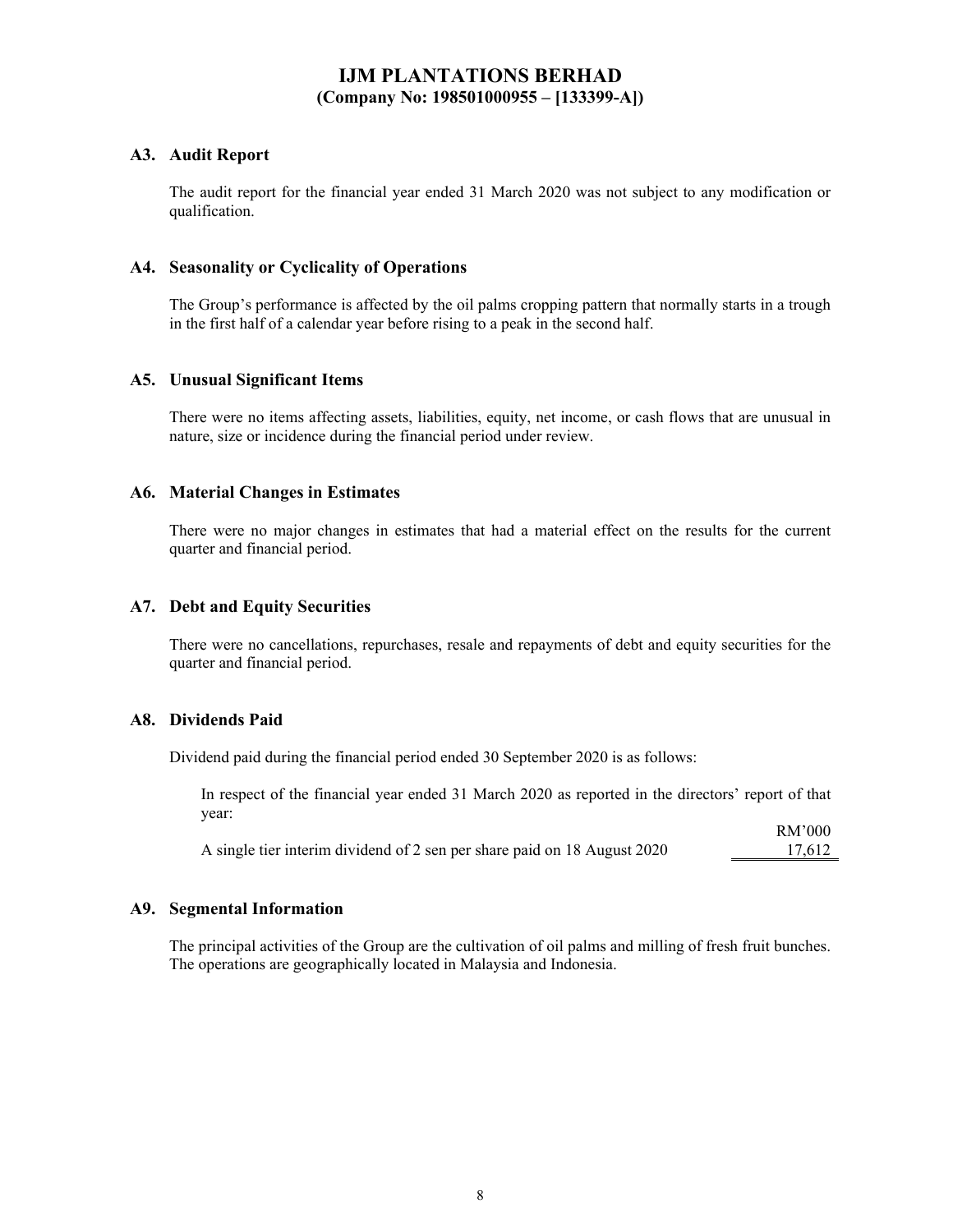### **A9. Segmental Information (continued)**

|                                |            | <b>INDIVIDUAL QUARTER</b> |          | <b>CUMULATIVE PERIOD</b> |            |               |
|--------------------------------|------------|---------------------------|----------|--------------------------|------------|---------------|
|                                | 3 months   | 3 months                  | change   | 6 months                 | 6 months   | change        |
|                                | ended      | ended                     | $\%$     | ended                    | ended      | $\frac{0}{0}$ |
|                                | 30/09/2020 | 30/09/2019                | $+/-$    | 30/09/2020               | 30/09/2019 | $+/-$         |
|                                | RM'000     | RM'000                    |          | RM'000                   | RM'000     |               |
| Revenue and timing of          |            |                           |          |                          |            |               |
| revenue recognition:           |            |                           |          |                          |            |               |
| -Malaysia -Point in time       | 111,652    | 72,568                    | $+53.9$  | 206,141                  | 137,943    | $+49.4$       |
| -Malaysia - Over time          |            |                           |          |                          |            |               |
| Total revenue from Malaysia    | 111,652    | 72,568                    | $+53.9$  | 206,141                  | 137,943    | $+49.4$       |
|                                |            |                           |          |                          |            |               |
| -Indonesia – Point in time     | 99,288     | 100,293                   | $-1.0$   | 210,494                  | 167,985    | $+25.3$       |
| -Indonesia – Over time         | 430        |                           |          | 720                      |            |               |
| Total revenue from Indonesia   | 99,718     | 100,293                   | $-0.6$   | 211,214                  | 167,985    | $+25.7$       |
|                                |            |                           |          |                          |            |               |
| Total external revenue         | 211,370    | 172,861                   | $+22.3$  | 417,355                  | 305,928    | $+36.4$       |
| Earnings before interest,      |            |                           |          |                          |            |               |
| tax, depreciation and          |            |                           |          |                          |            |               |
| amortisation ("EBITDA"):       |            |                           |          |                          |            |               |
| -Malaysia                      | 40,384     | 15,987                    | $+152.6$ | 76,848                   | 28,185     | $+172.7$      |
| -Indonesia                     | (7,983)    | 16,408                    | $-148.7$ | 105,827                  | 33,314     | $+217.7$      |
|                                |            |                           | $+0.0$   |                          |            | $+197.0$      |
|                                | 32,401     | 32,395                    |          | 182,675                  | 61,499     |               |
| -Finance costs                 | (4, 847)   | (9,276)                   |          | (10,064)                 | (15,970)   |               |
| -Depreciation                  |            |                           |          |                          |            |               |
| and amortisation               | (29, 984)  | (28,073)                  |          | (59, 743)                | (55,866)   |               |
| (Loss)/profit before taxation  | (2, 430)   | (4,954)                   | $-50.9$  | 112,868                  | (10, 337)  | $+1191.9$     |
| (Loss)/profit before taxation: |            |                           |          |                          |            |               |
| -Malaysia                      | 29,685     | 6,168                     | $+381.3$ | 56,075                   | 8,560      | $+555.1$      |
| -Indonesia                     | (32, 115)  | (11, 122)                 | $+188.8$ | 56,793                   | (18, 897)  | $+400.5$      |
|                                | (2, 430)   | (4,954)                   | $-50.9$  | 112,868                  | (10, 337)  | $+1191.9$     |
|                                |            |                           |          | As at                    |            | As at         |
| <b>TOTAL ASSETS</b>            |            |                           |          | 30 September 2020        |            | 31 March 2020 |
|                                |            |                           |          | RM'000                   |            | RM'000        |
| Malaysian Operations           |            |                           |          | 783,683                  |            | 773,086       |
| <b>Indonesian Operations</b>   |            |                           |          | 1,603,802                |            | 1,512,680     |
| Unallocated assets             |            |                           |          | 4,020                    |            | 9,124         |
|                                |            |                           |          | 2,391,505                |            | 2,294,890     |

# **A10. Valuations of Property, Plant and Equipment**

There was no revaluation of property, plant and equipment for the current quarter and reporting period.

### **A11. Significant Subsequent Events to the date of the Statement of Financial Position**

There was no significant event subsequent to the date of the unaudited statements of financial position.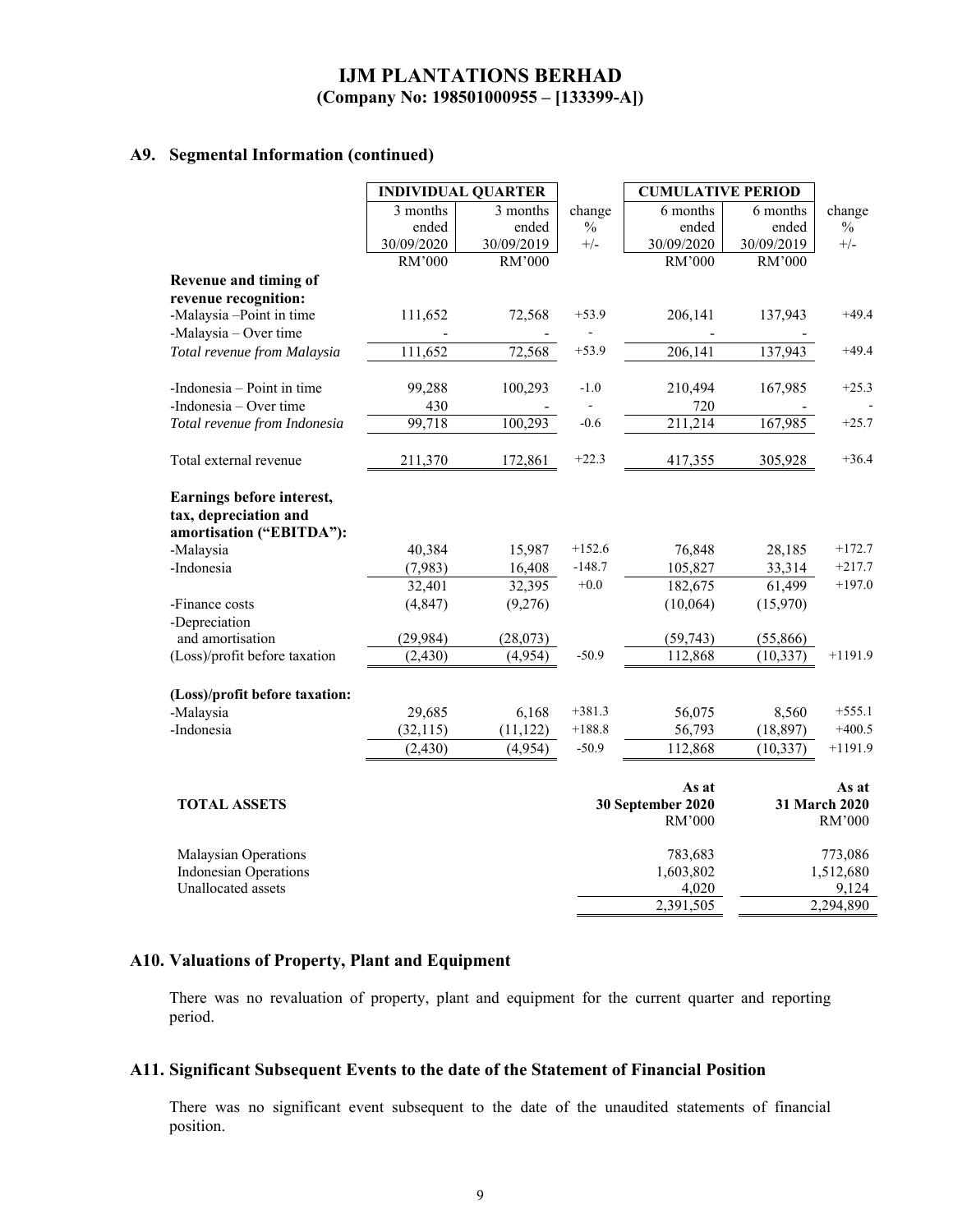### **A12. Changes in the Composition of the Group**

There were no changes in the composition of the Group for the current quarter and financial period.

### **A13. Contingent Liabilities or Contingent Assets**

There were no material contingent liabilities or contingent assets as at 30 September 2020.

#### **A14. Capital Commitments**

Capital commitments not provided for in the unaudited financial statements as at 30 September 2020 are as follows:

| Property, plant, equipment                                         | <b>RM'000</b>     |
|--------------------------------------------------------------------|-------------------|
| - Approved and contracted for<br>- Approved but not contracted for | 49.413<br>109,004 |
|                                                                    | 158.417           |

### **A15. Fair Value of Financial Instruments**

The following hierarchies were applied to determine the fair value of all the financial instruments carried at fair value:

- (a) Level 1: quoted prices (unadjusted) in active markets for identical assets or liabilities.
- (b) Level 2: inputs other than quoted prices included within Level 1 that are observable for the asset or liability, either directly or indirectly.
- (c) Level 3: inputs for the asset or liability that are not based on observable market data (unobservable inputs).

As at 30 September 2020, the Group measured and recognised the derivative financial instruments for the crude palm oil pricing swap contracts and interest rate swap contracts at fair value. It was classified by the level of fair value measurement hierarchy as follows:

|                                  | Level 1                  | Level 2 | Level 3 | Total   |
|----------------------------------|--------------------------|---------|---------|---------|
|                                  | RM'000                   | RM'000  | RM'000  | RM'000  |
| <b>Current Liability:</b>        |                          |         |         |         |
| Derivative financial instruments | $\overline{\phantom{a}}$ | (5.160) | $\sim$  | (5.160) |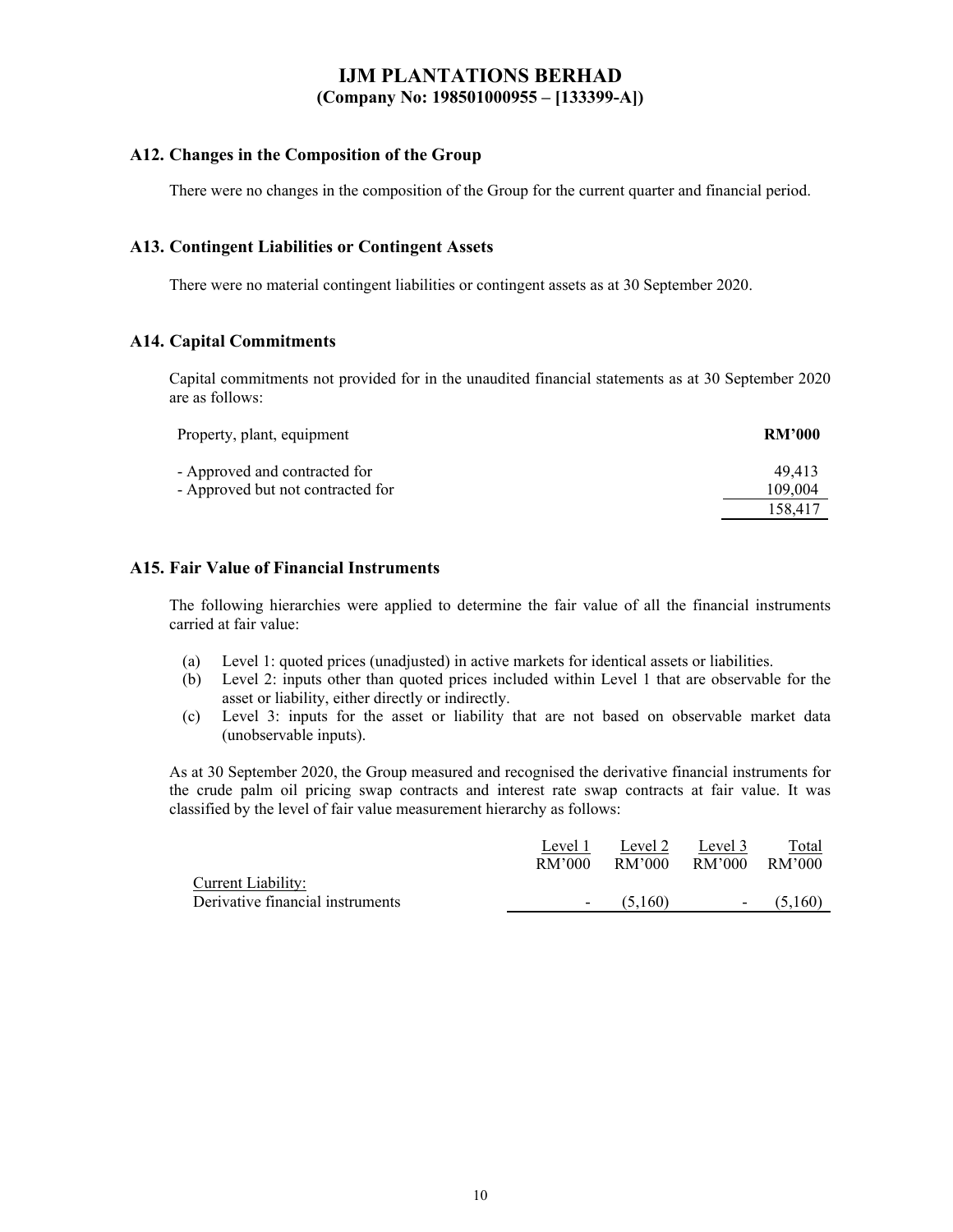#### **B Bursa Securities Listing Requirements (Part A of Appendix 9B)**

*Current quarter under review – Q2-FY2021 Corresponding quarter of the preceding year – Q2-FY2020 Immediate preceding quarter – Q1-FY2021 Current financial period – Period FY2021 Corresponding financial period – Period FY2020* 

#### **B1. Review of Performance**

The results of the Group are tabulated below:

|                 | <b>Individual Quarter</b> |                            |               | <b>Cumulative Period</b> |                      |               |
|-----------------|---------------------------|----------------------------|---------------|--------------------------|----------------------|---------------|
|                 | Current year              | Preceding                  | change        | Current                  | Preceding            | change        |
|                 | quarter<br>30/09/2020     | year quarter<br>30/09/2019 | $\%$<br>$+/-$ | period<br>30/09/2020     | period<br>30/09/2019 | $\%$<br>$+/-$ |
|                 | RM'000                    | RM'000                     |               | RM'000                   | RM'000               |               |
| <b>Revenue:</b> |                           |                            |               |                          |                      |               |
| -Malaysia       | 111,652                   | 72,568                     | $+53.9$       | 206,141                  | 137,943              | $+49.4$       |
| -Indonesia      | 99,718                    | 100,293                    | $-0.6$        | 211,214                  | 167,985              | $+25.7$       |
|                 | 211,370                   | 172,861                    | $+22.3$       | 417,355                  | 305,928              | $+36.4$       |
| <b>EBITDA:</b>  |                           |                            |               |                          |                      |               |
| -Malaysia       | 40,384                    | 15,987                     | $+152.6$      | 76,848                   | 28,185               | $+172.7$      |
| -Indonesia      | (7,983)                   | 16,408                     | $-148.7$      | 105,827                  | 33,314               | $+217.7$      |
|                 | 32,401                    | 32,395                     | $+0.0$        | 182,675                  | 61,499               | $+197.0$      |
| (Loss)/profit   |                           |                            |               |                          |                      |               |
| before          |                           |                            |               |                          |                      |               |
| taxation:       |                           |                            |               |                          |                      |               |
| -Malaysia       | 29,685                    | 6,168                      | $+381.3$      | 56,075                   | 8,560                | $+555.1$      |
| -Indonesia      | (32, 115)                 | (11, 122)                  | $+188.8$      | 56,793                   | (18, 897)            | $+400.5$      |
|                 | (2, 430)                  | (4,954)                    | $-50.9$       | 112,868                  | (10, 337)            | $+1191.9$     |

#### *Individual Quarter -- Q2-FY2021 vs Q2-FY2020*

The Group recorded a 22.3% increase in revenue for Q2-FY2021 due to higher commodity prices. Production was however lower as compared to Q2-FY2020 mainly due to adverse weather effects in the Indonesian operations.

During the quarter, the Rupiah weakened against both the US Dollar and the Japanese Yen. This resulted in net foreign exchange losses of RM34.967 million (Q2-FY2020: Gains of RM0.015 million) on the foreign currency denominated borrowings. These net foreign exchange losses which are reported as net other losses and finance costs amounted to losses of RM34.967 million (Q2- FY2020: Gains of RM2.724 million) and nil (Q2-FY2020: Losses of RM2.709 million) respectively during the current quarter.

The unfavorable currency fluctuation coupled with the fair value losses recorded on crude palm oil pricing swap contracts affected the overall financial performance of the Group for the quarter.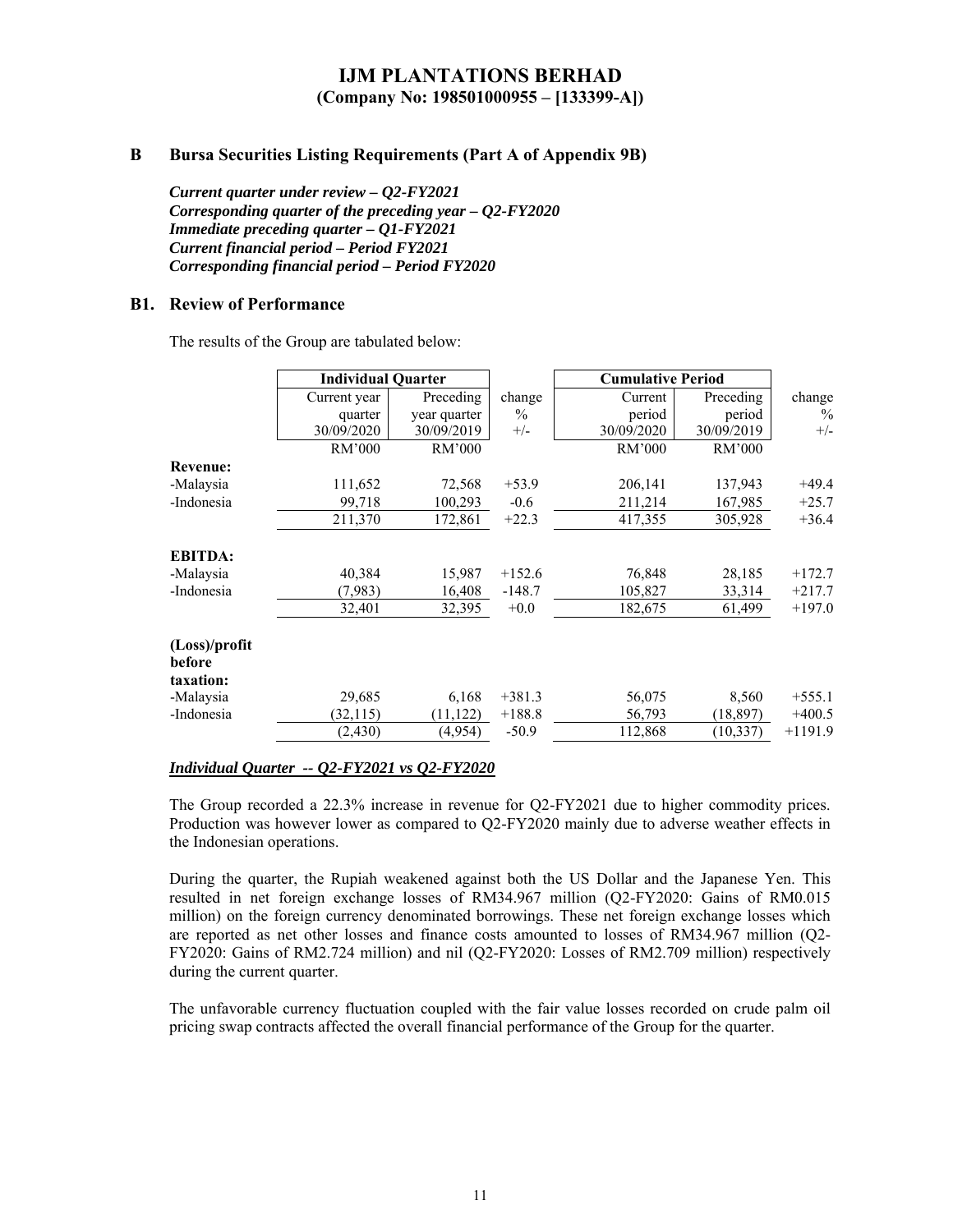#### **B1. Review of Performance (continued)**

#### *Individual Quarter -- Q2-FY2021 vs Q2-FY2020 (continued)*

The performance by geographical segments are summarised as follows:

- (a) The Malaysian operations recorded significant increase in revenue as a result of the higher commodity prices and sales volume. The fair value losses recorded on crude palm oil pricing swap contracts were due to the significant upward movement in the commodity market during the quarter. Overall, the financial performance improved during the quarter as a result of the higher commodity prices; and
- (b) The Indonesian operations recorded slightly lower revenue mainly due to lower sales volume. Production was lower due to the adverse effects of the weather, mainly in the Lampung region. The lower production coupled with the foreign exchange losses recorded on the foreign currency denominated borrowings arising from the unfavorable currency fluctuation of the Rupiah against the US Dollar and the Japanese Yen adversely impacted the overall financial performance of the operations during the quarter.

#### *Cumulative Period -- Period FY 2021 vs Period FY 2020*

The revenue of the Group was higher than that of the Period FY2020 due to the higher commodity prices and sales volume. The FFB production was higher overall due to the recovery in the Malaysian operations.

As a result of the strengthening of the Rupiah against the US Dollar and the Japanese Yen, net foreign exchange gains of RM56.776 million (Period FY 2020: gains of RM0.183 million) were recorded on the US Dollar and the Japanese Yen denominated borrowings. The net foreign exchange gains are reported as net other income (Period FY2020: gains of RM2.892 million) and nil (Period FY2020: losses of RM2.709 million) as finance costs.

The higher commodity prices and FFB production coupled with the favorable currency fluctuation of the Rupiah against the US Dollar and the Japanese Yen resulted in a great improvement of the overall financial performance of the Group.

The performance by geographical segment is summarised as follows:

- (a) The Malaysian operations recorded an increase in revenue due to the higher commodity prices and sales volume. FFB production improved with the recovery from the 2015/2016 EL Nino lagged effect. Due to the higher commodity prices during Period FY2021, fair value losses on the crude palm oil pricing swap contracts were recorded. Overall, a better financial performance was achieved during the Period FY 2021 due to the higher commodity prices and production; and
- (b) The Indonesian operations recorded higher revenue mainly due to higher commodity prices and sales volume. Coupled with the favorable currency impact on its US Dollar and Japanese Yen denominated borrowings, the overall financial performance of the Indonesian operations improved.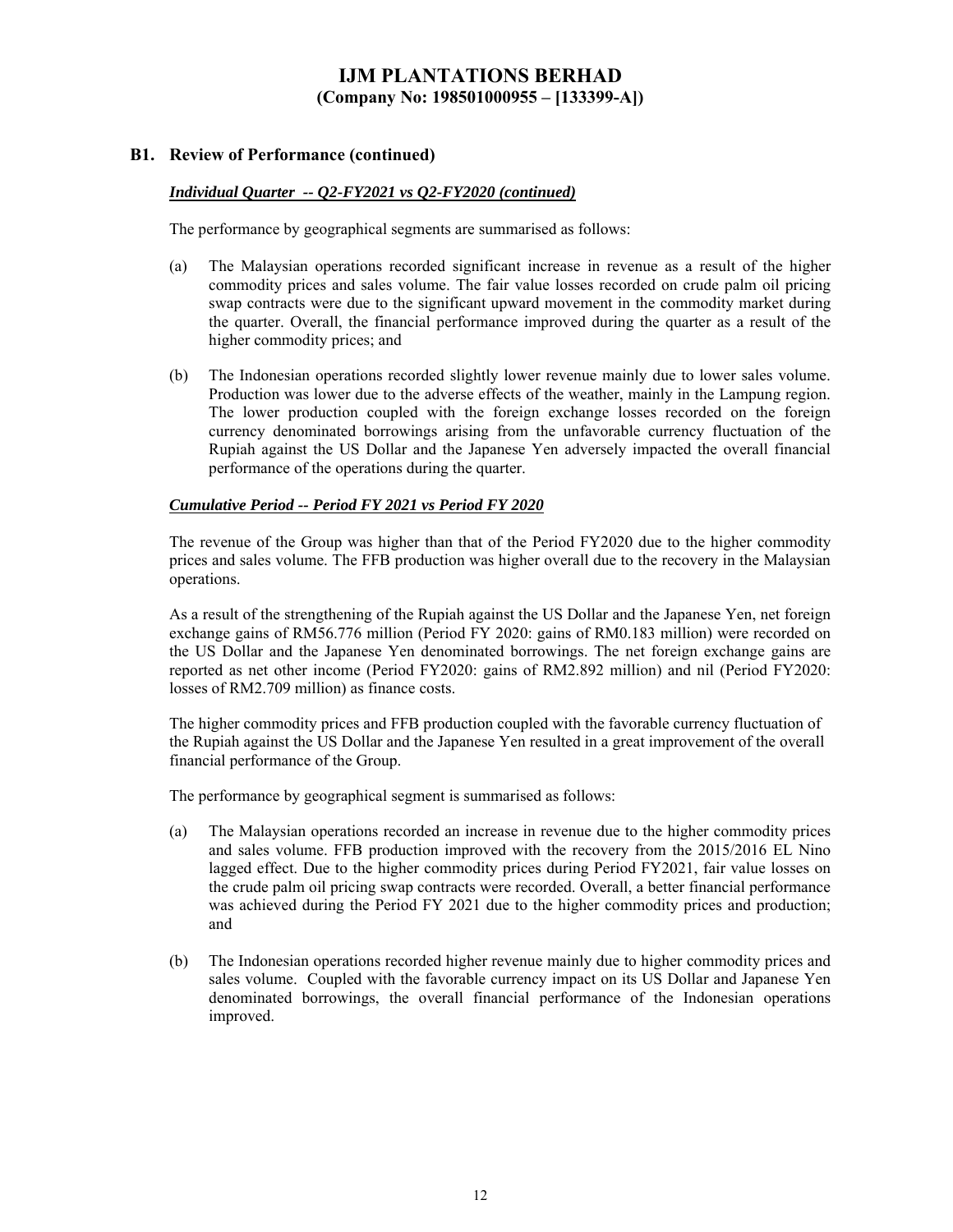### **B1. Review of Performance (continued)**

The relevant details pertaining to the results above are as follows:

|                               | <b>Individual Quarter</b> |              |                  | <b>Cumulative Period</b> |                  |               |
|-------------------------------|---------------------------|--------------|------------------|--------------------------|------------------|---------------|
|                               | Current year              | Preceding    | var              | Current                  | Preceding        | var           |
|                               | quarter                   | year quarter | $\frac{0}{0}$    | period                   | period           | $\frac{0}{0}$ |
|                               | 30/09/2020                | 30/09/2019   | $+/-$            | 30/09/2020               | 30/09/2019       | $+/-$         |
| <b>Malaysian Operations</b>   |                           |              |                  |                          |                  |               |
| Own FFB production (mt)       | 131,778                   | 117,497      | $+12.2$          | 259,936                  | 221,432          | $+17.4$       |
| Outside FFB crops (mt)        | 31,321                    | 40,107       | $-21.9$          | 68,605                   | 75,049           | $-8.6$        |
| CPO production (mt)           | 34,600                    | 31,777       | $+8.9$           | 68,624                   | 58,965           | $+16.4$       |
| PKO production (mt)           | 3,776                     | 3,290        | $+14.8$          | 4,707                    | 5,985            | $-21.4$       |
| CPO sales (mt)                | 36,127                    | 31,732       | $+13.9$          | 72,209                   | 61,387           | $+17.6$       |
| PKO sales (mt)                | 3,633                     | 3,398        | $+6.9$           | 4,843                    | 5,708            | $-15.2$       |
| CPO price per mt (RM)         | 2,713                     | 1,983        | $+36.8$          | 2,516                    | 1,953            | $+28.8$       |
| PKO price per mt (RM)         | 2,913                     | 2,239        | $+30.1$          | 2,888                    | 2,231            | $+29.4$       |
| <b>Indonesian Operations</b>  |                           |              |                  |                          |                  |               |
| Own FFB production (mt)       | 117,473                   | 147,929      | $-20.6$          | 264,448                  | 275,637          | $-4.1$        |
| Outside FFB crops (mt)        | 59,402                    | 74,935       | $-20.7$          | 143,787                  | 132,224          | $+8.7$        |
| CPO production (mt)           | 34,237                    | 37,239       | $-8.1$           | 78,489                   | 67,955           | $+15.5$       |
| PKO production (mt)           | 2,137                     | 2,086        | $+2.4$           | 4,601                    | 4,050            | $+13.6$       |
| Own FFB sales (mt)            | 14,157                    | 64,251       | $-78.0$          | 41,314                   | 120,113          | $-65.6$       |
| CPO sales (mt)                | 36,077                    | 41,314       | $-12.7$          | 81,013                   | 64,339           | $+25.9$       |
| PKO sales (mt)                | 3,002                     | 2,500        | $+20.1$          | 5,502                    | 4,501            | $+22.2$       |
| FFB price per mt (RM)         | 466                       | 364          | $+28.0$          | 431                      | 372              | $+15.9$       |
| CPO price per mt (RM)         | 2,316                     | 1,740        | $+33.1$          | 2,177                    | 1,821            | $+19.5$       |
| PKO price per mt (RM)         | 2,491                     | 1,814        | $+37.3$          | 2,374                    | 2,343            | $+1.3$        |
| <b>Closing Exchange Rates</b> |                           |              | As at 30/09/2020 |                          | As at 30/09/2019 |               |
| RM : Rupiah                   |                           |              | 1:3,584          |                          | 1:3,378          |               |
| US Dollar: RM                 |                           |              | 1:4.153          |                          | 1:4.191          |               |
| US Dollar : Rupiah            |                           |              | 1:14,918         |                          | 1:14,174         |               |
| Japanese Yen : Rupiah         |                           |              | 100:14,114       |                          | 100:13,136       |               |

Contribution to the Sabah state sales tax and statutory payment of cess to the Malaysian Palm Oil Board ("MPOB") were as follows:

|                 | <b>Individual Quarter</b> |                |         | <b>Cumulative Period</b> |            |               |
|-----------------|---------------------------|----------------|---------|--------------------------|------------|---------------|
|                 | Current year              | Preceding year | var     | Current                  | Preceding  | var           |
|                 | quarter                   | quarter        |         | period                   | period     |               |
|                 | 30/09/2020                | 30/09/2019     | $\%$    | 30/09/2020               | 30/09/2019 | $\frac{0}{0}$ |
|                 | RM'000                    | RM'000         | $+/-$   | RM'000                   | RM'000     | $+/-$         |
| Sabah sales tax | 7.423                     | 4.794          | $+54.8$ | 13.464                   | 9.160      | $+47.0$       |
| MPOB cess       | 538                       | 456            | $+18.0$ | 1.027                    | 845        | $+21.5$       |
| Total           | 7,961                     | 5,250          | $+51.6$ | 14.491                   | 10,005     | $+44.8$       |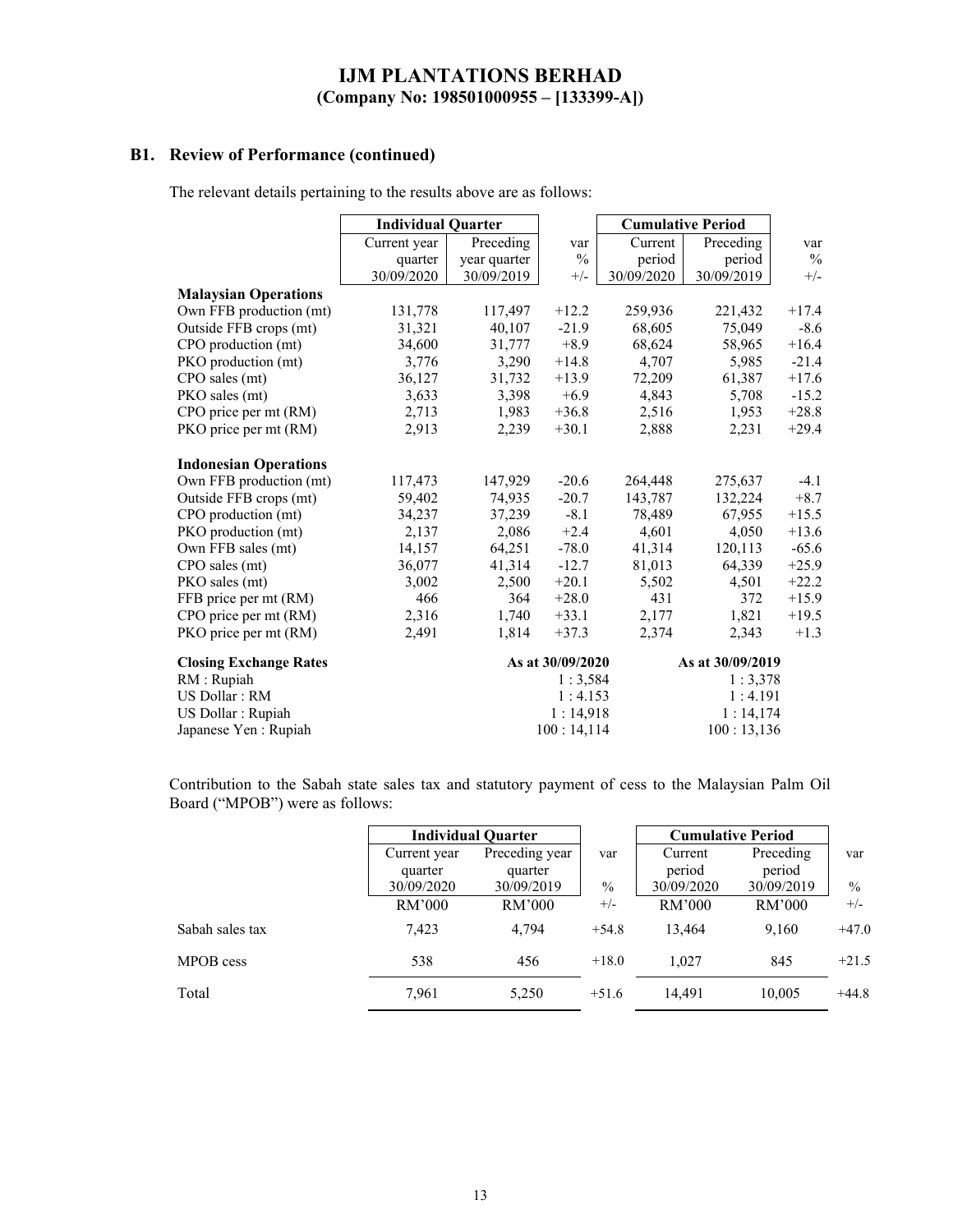### **B2. Material Changes in the Quarterly Results Compared to the Results of Immediate Preceding Quarter**

The results of the Group are tabulated below:

|                                                                | <b>Individual Quarter</b>       |                             |                                 |
|----------------------------------------------------------------|---------------------------------|-----------------------------|---------------------------------|
|                                                                | Current year                    | Immediate preceding         | change                          |
|                                                                | quarter                         | quarter                     | $\%$                            |
|                                                                | 30/09/2020                      | 30/06/2020                  | $+/-$                           |
|                                                                | RM'000                          | RM'000                      |                                 |
| <b>Revenue:</b>                                                |                                 |                             |                                 |
| - Malaysia                                                     | 111,652                         | 94,489                      | $+18.2$                         |
| - Indonesia                                                    | 99,718                          | 111,496                     | $-10.6$                         |
|                                                                | 211,370                         | 205,985                     | $+2.6$                          |
| <b>EBITDA:</b><br>- Malaysia<br>- Indonesia                    | 40,384<br>(7,983)               | 36,464<br>113,810           | $+10.8$<br>$-107.0$             |
|                                                                | 32,401                          | 150,274                     | $-78.4$                         |
| (Loss)/profit before<br>taxation:<br>- Malaysia<br>- Indonesia | 29,685<br>(32, 115)<br>(2, 430) | 26,390<br>88,908<br>115,298 | $+12.5$<br>$-136.1$<br>$-102.1$ |

The revenue of the Group for the Q2-FY2021 was higher than Q1-FY2021 mainly due to higher commodity prices. The FFB production was lower than Q1-FY2021 as a result of the adverse weather impact in the Indonesian operations.

As a result of the weakening of the Rupiah against the US Dollar and the Japanese Yen, net foreign exchange losses of RM34.967 million were recorded on the US Dollar and Japanese Yen denominated borrowings as compared to net foreign exchange gains of RM91.743 million recorded in Q1-FY2021. The net foreign exchange gains and losses are reported as net other losses and gains for Q2-FY2021 and Q1-FY2021 respectively.

The overall financial performance of the Group was impacted by unfavorable currency fluctuation on the foreign currency borrowings.

The performance by geographical segments are summarised as follows:

- (a) The Malaysian operations recorded an increase in revenue due to higher crude palm oil prices. FFB production was marginally higher as compared to Q1-FY2021. Fair value losses on crude palm oil pricing swap contracts were recorded due to the significant upward movement in the commodity market during the quarter. Overall, a better financial performance was achieved during the quarter, due to the higher crude palm oil prices; and
- (b) The Indonesian operations recorded a reduction in revenue due to lower sales volume. Production was adversely impacted by the weather. The lower production coupled with the unfavorable currency fluctuation resulted in the weaker financial performance during the current quarter.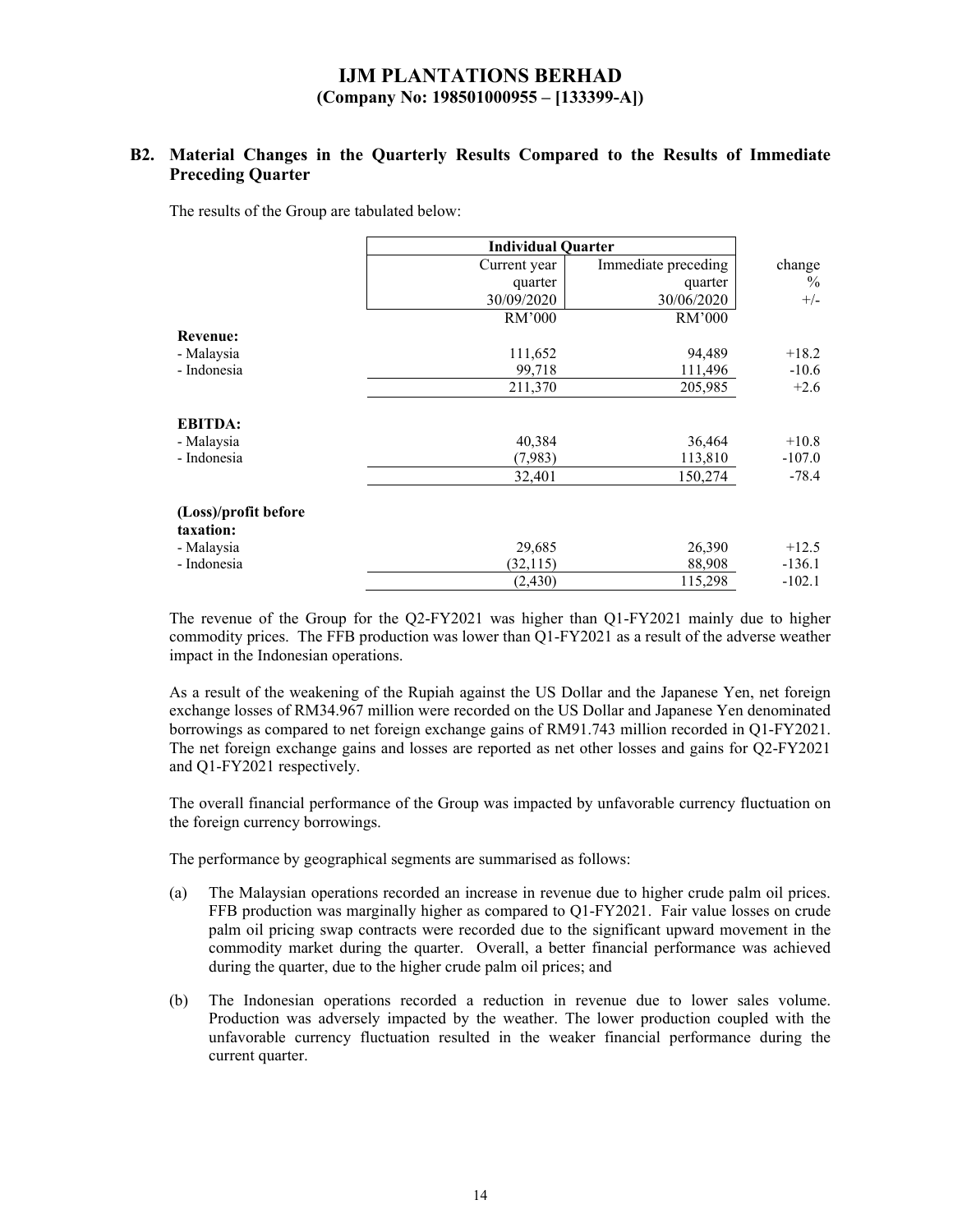### **B2. Material Changes in the Quarterly Results Compared to the Results of Immediate Preceding Quarter (continued)**

The relevant details pertaining to the results above are as follows:

|                               | <b>Individual Quarter</b> |                     |               |
|-------------------------------|---------------------------|---------------------|---------------|
|                               | Current year              | Immediate preceding | var           |
|                               | quarter                   | quarter             | $\frac{0}{0}$ |
|                               | 30/09/2020                | 30/06/2020          | $+/-$         |
| <b>Malaysian Operations</b>   |                           |                     |               |
| Own FFB production (mt)       | 131,778                   | 128,158             | $+2.8$        |
| Outside FFB crops (mt)        | 31,321                    | 37,284              | $-16.0$       |
| CPO production (mt)           | 34,600                    | 34,024              | $+1.7$        |
| PKO production (mt)           | 3,776                     | 931                 | $+305.6$      |
| CPO sales (mt)                | 36,127                    | 36,082              | $+0.1$        |
| PKO sales (mt)                | 3,633                     | 1,210               | $+200.2$      |
| CPO price per mt (RM)         | 2,713                     | 2,318               | $+17.0$       |
| PKO price per mt (RM)         | 2,913                     | 2,812               | $+3.6$        |
| <b>Indonesian Operations</b>  |                           |                     |               |
| Own FFB production (mt)       | 117,473                   | 146,975             | $-20.1$       |
| Outside FFB crops (mt)        | 59,402                    | 84,385              | $-29.6$       |
| CPO production (mt)           | 34,237                    | 44,252              | $-22.6$       |
| PKO production (mt)           | 2,137                     | 2,464               | $-13.3$       |
| Own FFB sales (mt)            | 14,157                    | 27,157              | $-47.9$       |
| CPO sales (mt)                | 36,077                    | 44,936              | $-19.7$       |
| PKO sales (mt)                | 3,002                     | 2,500               | $+20.1$       |
| FFB price per mt (RM)         | 466                       | 413                 | $+12.8$       |
| CPO price per mt (RM)         | 2,316                     | 2,066               | $+12.1$       |
| PKO price per mt (RM)         | 2,491                     | 2,234               | $+11.5$       |
| <b>Closing Exchange Rates</b> | As at 30/09/2020          | As at 30/06/2020    |               |
| RM : Rupiah                   | 1:3,584                   | 1:3,322             |               |
| US Dollar: RM                 | 1:4.153                   | 1:4.284             |               |
| US Dollar : Rupiah            | 1:14,918                  | 1:14,302            |               |
| Japanese Yen : Rupiah         | 100:14,114                | 100:13,280          |               |

#### **B3. Prospects for the Current Financial Year**

The Group could continue to face pressures arising mainly from adverse weather impact disrupting crop production, the uncertainty of commodity prices, and the volatility of the foreign exchange rates particularly that of the Rupiah against the US Dollar and the Japanese Yen.

With the expectation of the prevailing CPO prices being sustainable, the Group is optimistic for a better financial performance for the year barring any unfavorable volatility in the foreign exchange rates.

### **B4. Variance of Actual Profit from Forecast Profit**

Not applicable.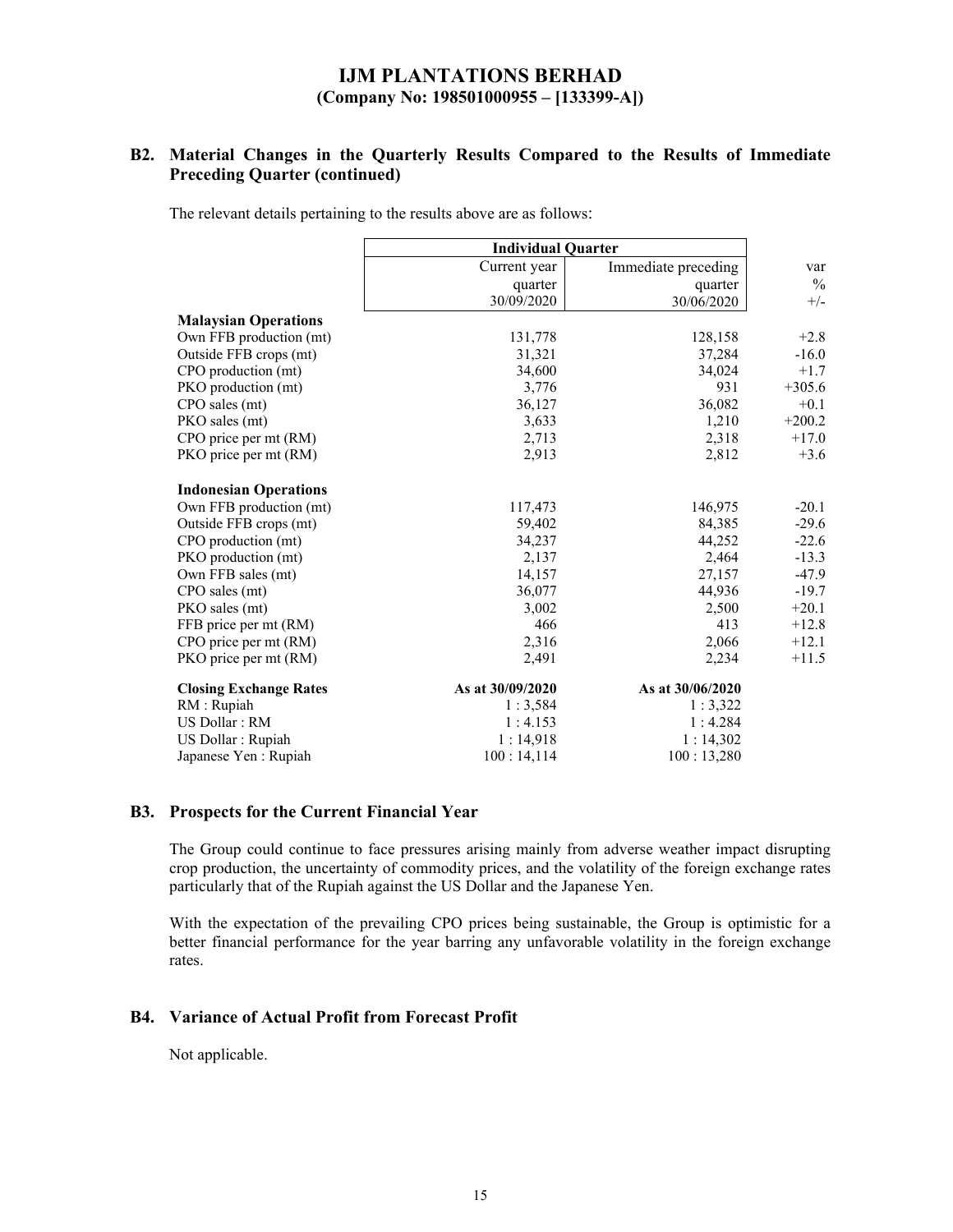### **B5. Income Tax**

The income tax expense of the group for the financial period under review is as follows:

|                                                                       |                       | <b>INDIVIDUAL QUARTER</b><br><b>3 MONTHS ENDED</b><br><b>30 SEPTEMBER</b> |                       | <b>CUMULATIVE PERIOD</b><br><b>6 MONTHS ENDED</b><br><b>30 SEPTEMBER</b> |
|-----------------------------------------------------------------------|-----------------------|---------------------------------------------------------------------------|-----------------------|--------------------------------------------------------------------------|
|                                                                       | 2020<br><b>RM'000</b> | 2019<br><b>RM'000</b>                                                     | 2020<br><b>RM'000</b> | 2019<br><b>RM'000</b>                                                    |
| Current tax:<br>- Malaysian income tax                                | 8,521                 | 2,756                                                                     | 15,679                | 3,901                                                                    |
| Deferred tax:<br>- (Reversal)/originating of temporary<br>differences | (7,750)               | (4,680)                                                                   | 12,466                | (6,086)                                                                  |
|                                                                       | 771                   | (1,924)                                                                   | 28,145                | (2,185)                                                                  |

The current statutory tax rates in Malaysia and Indonesia are 24% and 22% respectively. The effective tax rate of the Group was impacted by the non-deductibility of certain expenses for tax purposes.

#### **B6. Corporate Proposals**

At the close of the quarter, there were no corporate proposals that were pending completion.

### **B7. Group Borrowings**

The particulars of the Group's borrowings as at 30 September 2020 are as follows:

| <b>Short term borrowings</b>          |                  | RM'000     |
|---------------------------------------|------------------|------------|
| Unsecured:                            |                  |            |
| - Revolving credit - i                |                  | 100,000    |
| Unsecured:                            |                  |            |
| - Term loans                          |                  | 140,434    |
|                                       |                  | 240,434    |
| Long term borrowings                  |                  |            |
| Unsecured:                            |                  |            |
| - Term loans                          |                  | 634,297    |
|                                       |                  |            |
| <b>Total borrowings</b>               |                  | 874,731    |
|                                       |                  |            |
| Local and foreign currency borrowings | Foreign currency | RM'000     |
| included in the above are as follows: | $000^{\circ}$    | Equivalent |
| US Dollar                             | 124,000          | 516,103    |
| Japanese Yen                          | 5,247,200        | 206,628    |
| Ringgit Malaysia                      |                  | 152,000    |
|                                       |                  |            |
|                                       |                  | 874,731    |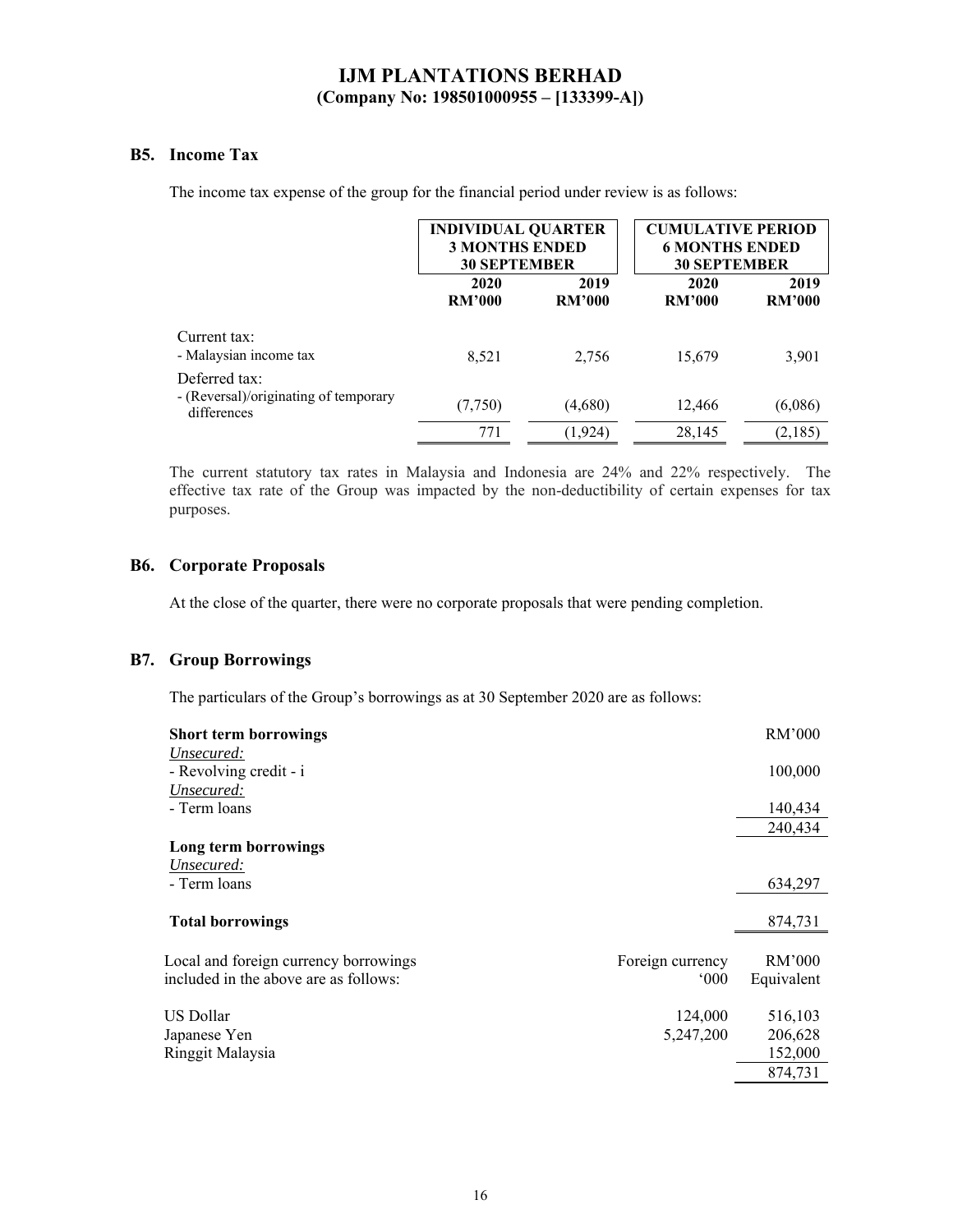### **B8. Changes in Material Litigation**

There was no material litigation since 31 March 2020.

### **B9. Dividend Payable**

The Directors do not recommend any interim dividend for the current quarter and financial period.

#### **B10. (Loss)/earnings per Share**

|                                                                                         | <b>INDIVIDUAL</b><br><b>QUARTER</b><br><b>3 MONTHS ENDED</b><br><b>30 SEPTEMBER</b> |         | <b>CUMULATIVE</b><br><b>PERIOD</b><br><b>6 MONTHS ENDED</b><br><b>30 SEPTEMBER</b> |         |  |
|-----------------------------------------------------------------------------------------|-------------------------------------------------------------------------------------|---------|------------------------------------------------------------------------------------|---------|--|
|                                                                                         | 2020                                                                                | 2019    | 2020                                                                               | 2019    |  |
| <b>Basic (loss)/earnings per share</b>                                                  |                                                                                     |         |                                                                                    |         |  |
| Net earnings/(loss) for the period<br>attributable to owners of the Company<br>(RM'000) | (1,040)                                                                             | (2,323) | 81,076                                                                             | (7,099) |  |
| Weighted average number of ordinary<br>shares in issue $('000')$                        | 880.580                                                                             | 880,580 | 880,580                                                                            | 880,580 |  |
| Basic (loss)/earnings per share (sen)                                                   | (0.12)                                                                              | (0.26)  | 9.21                                                                               | (0.81)  |  |

### **B11. Notes to the Condensed Statement of Comprehensive Income**

|                                                              | <b>INDIVIDUAL</b><br><b>QUARTER</b><br><b>3 MONTHS ENDED</b><br><b>30 SEPTEMBER</b> |                       | <b>CUMULATIVE</b><br><b>PERIOD</b><br><b>6 MONTHS ENDED</b><br><b>30 SEPTEMBER</b> |                       |
|--------------------------------------------------------------|-------------------------------------------------------------------------------------|-----------------------|------------------------------------------------------------------------------------|-----------------------|
|                                                              | 2020<br><b>RM'000</b>                                                               | 2019<br><b>RM'000</b> | 2020<br><b>RM'000</b>                                                              | 2019<br><b>RM'000</b> |
| Interest income                                              | 971                                                                                 | 1,005                 | 1,784                                                                              | 2,415                 |
| Net (losses)/gains - in foreign exchange from<br>operations  | (34,967)                                                                            | 2,724                 | 56,776                                                                             | 2,892                 |
| Finance costs – net foreign exchange losses<br>on borrowings |                                                                                     | (2,709)               |                                                                                    | (2,709)               |
| Other income                                                 | 605                                                                                 | 660                   | 1,231                                                                              | 1,598                 |
| Fair value (losses)/gains on crude palm oil<br>pricing swaps | (5,839)                                                                             | (1,405)               | (3,107)                                                                            | 2,364                 |
| Fair value losses on interest rate swap                      | (447)                                                                               | (508)                 | (242)                                                                              | (508)                 |
| Finance costs - interest expense                             | (4,619)                                                                             | (6,237)               | (9, 567)                                                                           | (12,710)              |
| Finance costs - lease expense                                | (228)                                                                               | (330)                 | (497)                                                                              | (551)                 |
| Depreciation and amortisation                                | (29, 984)                                                                           | (28,073)              | (59, 743)                                                                          | (55,866)              |

*The above disclosure is prepared in accordance with paragraph 16 of Appendix 9B of the Main Market Listing Requirements ("MMLR") issued by Bursa Malaysia Securities Berhad. Except for the above, the rest of the items required for disclosures pursuant to paragraph 16 of the MMLR are not applicable to the Group.*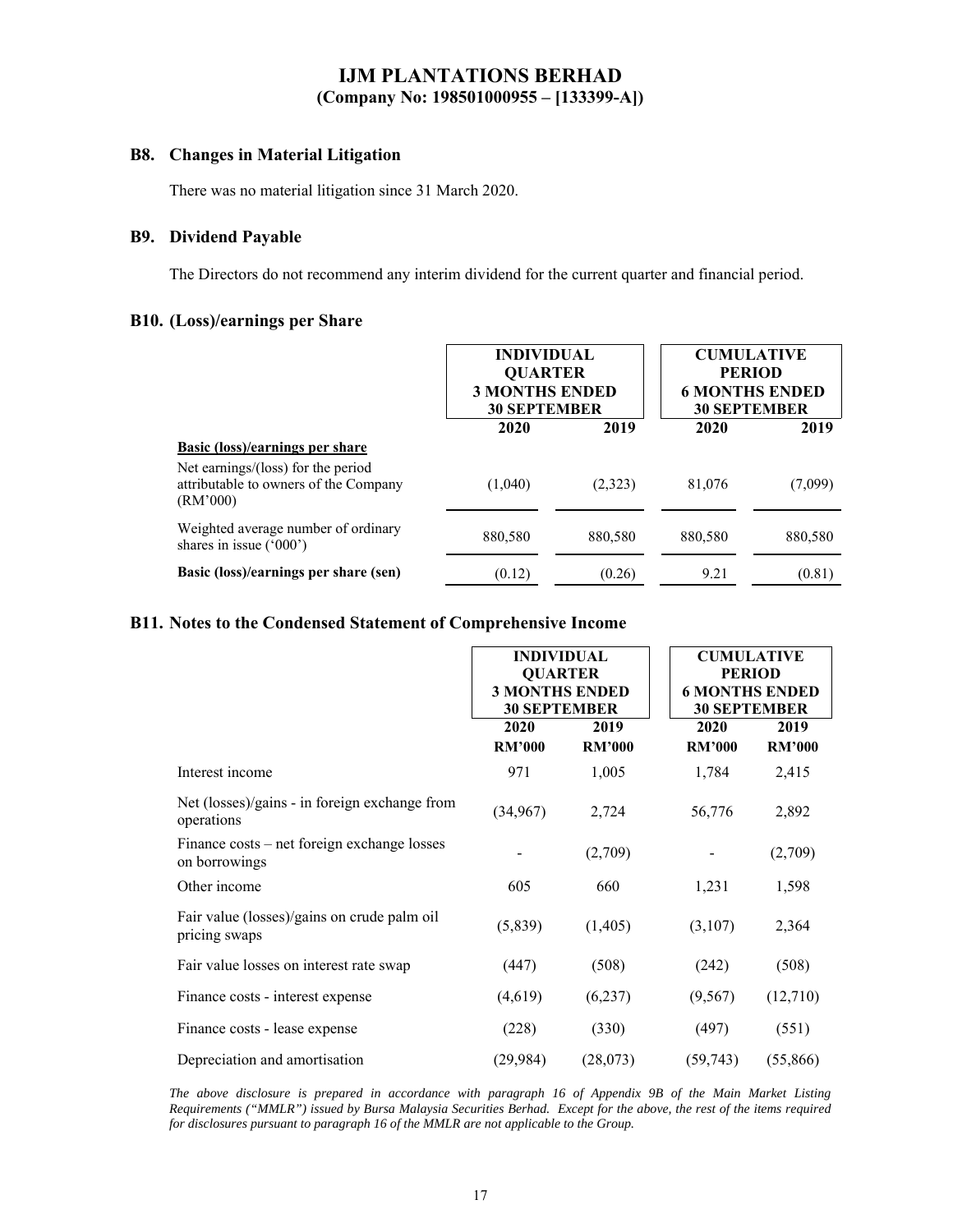#### **B12. Financial Instruments**

(a) Crude Palm Oil Pricing Swap Contracts

The Group entered into Crude Palm Oil ("CPO") pricing swap contracts offered by certain reputable banks in Malaysia to mitigate the exposure to fluctuations in the price of CPO in accordance with the guidelines set by the Board of Directors.

As at the date of the statement of financial position, the outstanding notional volume and value of the CPO pricing swap contracts and their fair value are as follows:

|                    | Notional volume    | Notional value     |                   |
|--------------------|--------------------|--------------------|-------------------|
|                    | outstanding as at  | outstanding as at  | Fair value of     |
|                    | the date of        | the date of        | derivative        |
|                    | statement of       | statement of       | financial         |
| CPO pricing swap   | financial position | financial position | asset/(liability) |
| contracts          | (Metric tonnes)    | (RM'000)           | (RM'000)          |
|                    |                    |                    |                   |
| - Less than 1 year | 10,500             | 25,655             | (2,646)           |

There is no change in the financial risk management and related accounting policy on the CPO pricing swaps since the end of the previous financial year.

#### (b) Interest Rate Swap Contracts

The Group entered into Interest Rate Swap ("IRS") contracts offered by a reputable bank in Malaysia to mitigate the exposure to fluctuations in the interest rates of its US Dollar borrowings. The Group has entered into IRS contracts to swap a portion of its US Dollar borrowings which are under floating rates to fixed rates.

As at the date of the statement of financial position, the outstanding notional value of the IRS contracts and their fair value are as follows:

|                    |               | Notional value     |                   |
|--------------------|---------------|--------------------|-------------------|
|                    |               | outstanding as at  | Fair value of     |
|                    |               | the date of        | derivative        |
|                    |               | statement of       | financial         |
| Interest rate swap |               | financial position | asset/(liability) |
| contracts          | Base currency | (RM'000)           | (RM'000)          |
|                    |               |                    |                   |
| - Less than 1 year | USD           | 162,323            | (2,514)           |